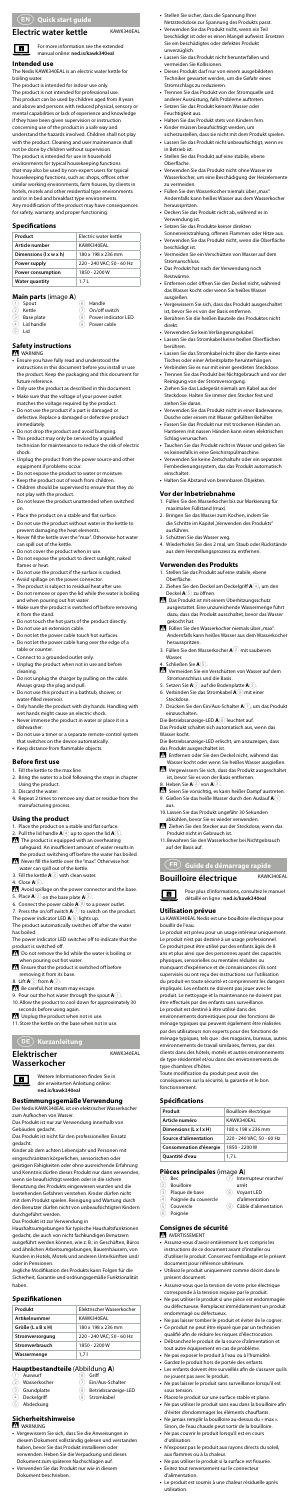#### 4. Sluit **A**5.

- -Voorkom het morsen van water op de netstekker en de voet.
- 5. Plaats **A**2 op de aansluitbasis **A**3.
- 6. Sluit het netsnoer **A**9 aan op een stopcontact.
- 7. Druk op de aan/uit-schakelaar **A**7 om het product aan te zetten.
- Het stroomindicatorlampje  $\mathbf{A}(\widehat{\mathbf{8}})$  gaat branden.
- Het product schakelt automatisch uit nadat het water aan de kook is gebracht. Het stroom LED-controlelampje gaat uit om aan te geven

- Verwijder het deksel niet als het water kookt of wanneer u heet water uit de waterkoker giet.
- Zorg ervoor dat het product uitgeschakeld is voordat u het van de aansluitbasis haalt.

#### Til  $\mathbf{A}(2)$  van  $\mathbf{A}(3)$ .

The View voorzichtig, er kan hete stoom ontsnappen. 9. Giet het hete water via de tuit  $\mathbf{A}(\widehat{\mathbf{1}})$  uit de waterkoker 10.Laat het product ongeveer 30 seconden afkoelen

dat het product is uitgeschakeld.

- voordat u het opnieuw gebruikt. Haal de stekker van het product uit het stopcontact als het niet in gebruik is.
- 11.Plaats de waterkoker op de voet als deze niet in gebruik is.

## j **Guida rapida all'avvio**

### **Bollitore dell'acqua elettrico**



KAWK340EAL

Per maggiori informazioni vedere il manuale esteso online: **ned.is/kawk340eal**

#### **Uso previsto**

Nedis KAWK340EAL è un bollitore dell'acqua elettrico.

Il prodotto è inteso solo per utilizzo in interni.

Interruttore di accensione/ spegnimento 8 Spia LED di

# **Belangrijkste onderdelen** (afbeelding **A**)<br>
1 Tuit **6** Handvat<br>
2 Waterkoker <br>
1 Aan/I lit schakelaar

- 
- **Bollitore**
- 3 Piastra di base
- $(4)$  Maniglia del coperchio
- 5 Coperchio<br>6 Maniglia **Maniglia**
- alimentazione 9 Cavo di alimentazione

Il prodotto non è inteso per utilizzi professionali. Il prodotto può essere utilizzato da bambini che hanno compiuto almeno 8 anni e da persone con capacità

fisiche, sensoriali e mentali ridotte o che non dispongono di esperienza e conoscenza in materia solo se monitorati o istruiti sull'uso sicuro del prodotto e solo se in grado di capire i rischi connessi. I bambini non devono giocare con il prodotto. Le operazioni di pulizia e manutenzione non possono essere effettuate da bambini non sorvegliati. Il prodotto è inteso per l'uso in ambienti domestici e

può essere utilizzato anche da utenti non esperti per funzioni tipicamente domestiche come negozi, uffici, altri ambienti di lavoro simili, agriturismi, clienti di hotel, motel e altri ambienti di tipo residenziale e/o ambienti di tipo bed and breakfast.

Eventuali modifiche al prodotto possono comportare conseguenze per la sicurezza, la garanzia e il corretto funzionamento.

#### **Specifiche**

| Prodotto               | Bollitore dell'acqua<br>elettrico |
|------------------------|-----------------------------------|
| Numero articolo        | KAWK340EAL                        |
| Dimensioni (p x l x a) | 180 x 198 x 236 mm                |
| Alimentazione          | 220 - 240 VAC: 50 - 60 Hz         |
| Consumo di corrente    | 1850 - 2200 W                     |
| Quantità d'acqua       | 1.71                              |

## **Parti principali** (immagine **A**)<br>1 **Beccuccio** (7 **Inter**

#### **Istruzioni di sicurezza**

- **ATTENZIONE**
- **•** Assicurarsi di aver letto e compreso pienamente le istruzioni presenti nel documento prima di installar utilizzare il prodotto. Conservare la confezione e il presente documento per farvi riferimento in futuro.
- **•** Utilizzare il prodotto solo come descritto nel presente documento.
- **•** Assicurarsi che la tensione della presa di corrente di rete corrisponda alla tensione richiesta dal prodotto.
- **•** Non utilizzare il prodotto se una parte è danneggiata o difettosa. Sostituire immediatamente un prodotto danneggiato o difettoso.
- **•** Non far cadere il prodotto ed evitare impatti.
- **•** Il prodotto può essere riparato e sottoposto a manutenzione esclusivamente da un tecnico qualificato
- per ridurre il rischio di scosse elettriche. **•** Scollegare il prodotto dalla sorgente elettrica e da altre apparecchiature se si verificano problemi.
- **•** Non esporre il prodotto all'acqua o all'umidità. **•** Tenere il prodotto lontano dalla portata dei bambini.
- 
- **•** I bambini devono essere sottoposti a supervisione per
- assicurarsi che non giochino con il prodotto. **•** Non lasciare il prodotto incustodito quando è acceso.
- **•** Posizionare il prodotto su una superficie piana e stabile.
- **•** Non usare il prodotto senza inserire l'acqua nel bollitore per evitare di danneggiare le resistenze.
- **•** Non riempire mai il bollitore oltre al livello "max". In caso contrario l'acqua bollente potrebbe fuoriuscire dal bollitore.
- **•** Non coprire il prodotto durante l'uso.
- **•** Non esporre il prodotto alla luce diretta del sole, a fiamme libere o al calore.
- **•** Non utilizzare il prodotto se la superficie presenta delle crepe. **Evitare versamenti sul connettore di alim** 
	-

- 1. Posizionare il prodotto su una superficie piana e stabile.
- 2. Tirare la maniglia del coperchio **A**4 per aprire il coperchio **A**5.
- Il prodotto è dotato di sicura contro il surriscaldamento. Con una quantità insufficiente di acqua il prodotto si spegnerà prima che l'acqua sia bollita.
- Non riempire mai il bollitore oltre al livello "max". In caso contrario l'acqua bollente potrebbe fuoriuscire dal bollitore.
- 3. Riempire il bollitore **A**2 di acqua pulita.
	- 4. Chiudere **A**5.
- -Evitare versamenti sul connettore di alimentazione e sulla base.
- 5. Posizionare **A**2 sulla piastra di base **A**3.
- 6. Collegare il cavo di alimentazione **A**9 a una presa elettrica.
- 7. Premere l'interruttore on/off **A**7 per accendere il prodotto.
- La spia LED di alimentazione **A**<sup>8</sup> si accende.

La spia LED di alimentazione si spegne a indicare che il odotto è spento.

- **•** Il prodotto è soggetto a calore residuo dopo l'uso.
- **•** Non rimuovere o aprire il coperchio mentre l'acqua è in ebollizione e mentre si versa acqua bollente.
- **•** Assicurarsi che il prodotto sia spento prima di rimuoverlo dal suo supporto.
- **•** Non toccare direttamente le parti calde del prodotto. **•** Non utilizzare una prolunga.
- **•** Non lasciare che il cavo di alimentazione tocchi le
- superfici calde. **•** Non lasciar penzolare il cavo di alimentazione dal bordo di un tavolo o di un piano da cucina.
- **•** Collegare solo a una presa dotata di messa a terra.
- **•** Scollegare il prodotto quando non viene utilizzato e prima della pulizia.
- **•** Non scollegare il caricabatteria tirandolo per il cavo. Afferrare sempre la presa e tirare.
- **•** Non utilizzare il prodotto in una vasca da bagno, doccia o contenitore riempito d'acqua.
- **•** Maneggiare il prodotto solo con le mani asciutte. Se viene maneggiato con le mani bagnate può causare scosse elettriche.
- **•** Non immergere mai il prodotto in acqua né riporlo in lavastoviglie.
- **•** Non utilizzare un timer o un sistema di controllo a distanza separato che accende il dispositivo automaticamente.
- **•** Tenere a distanza da oggetti infiammabili.

- Placez le produit sur une surface stable et plane. 2. Tirez la poignée du couvercle **A**4 vers le haut pour
- ouvrir le couvercle **A**5. -Le produit est équipé d'une protection contre la surchauffe. Une quantité d'eau insuffisante entraîne la mise hors tension du produit avant que l'eau n'ait bouilli.
- The jamais remplir la bouilloire au-dessus du « max ». Sinon, de l'eau chaude peut sortir de la bouilloire.
- 3. Remplissez la bouilloire **A**2 avec de l'eau potable. Fermez  $\mathbf{A}(5)$ .
- tivitez tout renversement sur le connecte d'alimentation et la base.
- 5. Placez **A**2 sur la plaque de base **A**3.
- 6. Connectez le câble d'alimentation **A**9 à une prise de courant.
- 7. Appuyez sur le bouton marche/arrêt **A**7 pour mettre le produit sous tension.
- Le voyant LED d'alimentation **A**8 s'allume.
- Le produit se met automatiquement hors tension une fois l'eau bouillie.

Ne pas retirer le couvercle lorsque l'eau est ébullition ou en versant de l'eau chaude.

- Assurez-vous que le produit soit hors tension avant de le retirer de sa base.
- 8. Soulevez **A**2 de **A**3.
- Attention, de la vapeur chaude peut s'échapper. 9. Versez l'eau chaude par le bec  $\overline{\mathbf{A}(\cdot)}$ .
- 10.Laissez le produit refroidir pendant environ 30 secondes avant de l'utiliser à nouveau.
- 
- -Débranchez le produit lorsqu'il n'est pas utilisé. 11.Rangez la bouilloire sur la base lorsqu'elle n'est pas utilisée.

### **(NL)** Snelstartgids

#### **Elektrische waterkoker** KAWK340EAL

- **Prima del primo utilizzo** 1. Riempire il bollitore fino al livello "max".
- 2. Far bollire l'acqua seguendo i passaggi descritti nel capitolo Utilizzo del prodotto.
- 3. Eliminare l'acqua.
- 4. Ripetere 2 volte per rimuovere eventuale polvere e residui del processo produttivo.

#### **Utilizzo del prodotto**

- **Tuit**
- Handvat
- Waterkoker 3 Basisplaat
- 4 Dekselhandgreep<br>
5 Deksel
- Deksel
- Aan/Uit schakelaar
- $\overset{\sim}{\textcircled{\textcirc}}$  Voedingsindicatie LED 9 Stroomkabel
- 
- 
- **Veiligheidsvoorschriften**

#### WAARSCHUWING

Il prodotto si spegne automaticamente dopo che l'acqua è bollita.

- -Non rimuovere il coperchio mentre l'acqua è in ebollizione e mentre si versa acqua bollente.
- Assicurarsi che il prodotto sia spento prima di rimuoverlo dalla sua base.
- 8. Sollevare **A**2 da **A**3.
- Attenzione: potrebbe fuoriuscire vapore caldo.
- 9. Versare l'acqua calda attraverso il beccuccio **A**1.
- 10.Lasciar raffreddare il prodotto per circa 30 secondi prima di utilizzarlo di nuovo.
- Scollegare il prodotto quando non è in uso.
- 11.Conservare il bollitore sopra alla base quando non è in uso.

## h **Guía de inicio rápido**

**Hervidor de agua** 

**eléctrico**

KAWK340EAL

Para más información, consulte el manual ampliado en línea: **ned.is/kawk340eal**

**Uso previsto por el fabricante** Nedis KAWK340EAL es un hervidor eléctrico para hervir

agua.

 $\blacksquare$ 

El producto está diseñado únicamente para uso en

interiores.

El producto no está diseñado para un uso profesional. Este producto lo pueden utilizar niños a partir de 8 años y adultos con capacidades físicas, sensoriales o mentales reducidas o que no tengan experiencia o conocimientos, siempre y cuando se les haya explicado cómo usar el producto de forma segura y los riesgos que implica o se les supervise. Los niños no deben jugar con el producto. Los niños no deben realizar las tareas de limpieza ni

mantenimiento sin supervisión.

- **•** Ne pas retirer ni ouvrir le couvercle lorsque l'eau est en ébullition et en versant de l'eau bouillante.
- **•** Assurez-vous que le produit soit hors tension avant de le retirer de son support.
- **•** Ne pas toucher directement les parties chaudes du produit.
- 
- **•** Ne pas utiliser de rallonge. **•** Ne pas laisser le câble d'alimentation toucher des surfaces chaudes.
- **•** Ne pas laisser le câble d'alimentation pendre au bord d'une table ou d'un comptoir.
- **•** Ne le brancher que sur une prise mise à la terre. **•** Débranchez le produit lorsque vous ne l'utilisez pas et
- avant de le nettoyer. **•** Ne pas débrancher le chargeur en tirant sur le câble.
- Saisissez toujours la fiche et tirez. **•** Ne pas utiliser ce produit dans une baignoire, une
- douche ou un réservoir rempli d'eau. **•** Manipulez le produit uniquement avec des mains
- sèches. La manipulation avec des mains mouillées peut provoquer un choc électrique.
- **•** Ne jamais plonger le produit dans l'eau et ne pas le mettre au lave-vaisselle.
- **•** Ne pas utiliser de minuterie ou de système de télécommande séparé qui met automatiquement l'appareil sous tension.
- **•** Tenez à distance tous objets inflammables.

#### **Avant la première utilisation**

- 1. Remplissez la bouilloire jusqu'à la ligne maximale. 2. Portez l'eau à ébullition en suivant les étapes du chapitre Utilisation du produit.
- 3. Jetez l'eau.
- 4. Répétez 2 fois afin d'éliminer toute poussière ou tout résidu du processus de fabrication.

#### **Utiliser le produit**

Le voyant LED d'alimentation s'éteint pour indiquer que le produit est hors tension.

Zie voor meer informatie de uitgebreide handleiding online: **ned.is/kawk340eal**

### **Bedoeld gebruik**

 $\blacksquare$ 

De Nedis KAWK340EAL is een elektrische waterkoker om water mee te koken. Het product is enkel bedoeld voor gebruik binnenshuis.

Het product is niet bedoeld voor professioneel gebruik. Dit product mag worden gebruikt door kinderen van 8 jaar en ouder en personen met een verminderd lichamelijk, zintuiglijk of geestelijk vermogen, of die gebrek aan ervaring of kennis hebben, als iemand die verantwoordelijk is voor hun veiligheid toezicht op hen houdt of hen is uitgelegd hoe het product veilig dient te worden gebruikt en ze begrijpen wat de potentiële risico's zijn. Kinderen mogen niet met het product spelen. De reiniging en het onderhoud door de gebruiker mogen niet worden uitgevoerd door kinderen zonder toezicht. Het product is bedoeld voor gebruik in huishoudelijke omgevingen voor typische huishoudelijke functies die ook kunnen worden gebruikt door niet-deskundige gebruikers voor typische huishoudelijke functies, zoals: winkels, kantoren en andere soortgelijke werkomgevingen, boerderijen, door klanten in hotels, motels en andere woonomgevingen en/of in omgevingen van het type "bed & breakfast". Elke wijziging van het product kan gevolgen hebben voor de veiligheid, garantie en correcte werking.

#### **Specificaties**

| Product                | Elektrische waterkoker    |
|------------------------|---------------------------|
| <b>Artikelnummer</b>   | KAWK340EAL                |
| Afmetingen (1 x b x h) | 180 x 198 x 236 mm        |
| Voeding                | 220 - 240 VAC; 50 - 60 Hz |
| Stroomverbruik         | 1850 - 2200 W             |
| Waterhoeveelheid       | 1.7L                      |

- **•** Zorg ervoor dat u de instructies in dit document volledig gelezen en begrepen heeft voordat u het product installeert of gebruikt. Bewaar de verpakking en dit document voor toekomstig gebruik.
- **•** Gebruik het product alleen zoals in dit document beschreven.
- **•** Zorg ervoor dat de spanning van uw stopcontact overeenkomt met de door het product benodigde spanning.
- **•** Gebruik het product niet als een onderdeel beschadigd of defect is. Vervang een beschadigd of defect product onmiddellijk.
- **•** Laat het product niet vallen en voorkom stoten.
- **•** Dit product mag voor onderhoud alleen worden geopend door een erkend technicus om het risico op elektrische schokken te verkleinen.
- **•** Haal de stekker van het product uit de voedingsbron en ontkoppel het van andere apparatuur als er zich problemen voordoen.
- **•** Stel het product niet bloot aan water of vocht.
- **•** Houd het product buiten bereik van kinderen.
- **•** Kinderen moeten onder toezicht staan om ervoor te zorgen dat ze niet met het product spelen.
- **•** Laat het product niet onbeheerd achter wanneer het is ingeschakeld.
- **•** Plaats het product op een stabiele en vlakke
- ondergrond. **•** Gebruik het product niet zonder water in de waterkoker om schade aan de verwarmingselementen te voorkomen.
- **•** Nooit de waterkoker boven "max" vullen. Anders kan er heet water uit de waterkoker gemorst worden.
- 
- **•** Het product tijdens gebruik niet bedekken. **•** Stel het product niet bloot aan direct zonlicht, open vuur of hitte.
- **•** Gebruik het product niet als het oppervlak gebarsten is. **•** Voorkom morsen op de voedingsstekker.
- **•** Het product is onderhevig aan restwarmte na gebruik.
- **•** Verwijder of open het deksel niet als het water kookt of wanneer u heet water uit de waterkoker giet.
- **•** Zorg ervoor dat het product uitgeschakeld is voordat u het van de aansluitbasis haalt.
- **•** Raak de hete delen van het product niet direct aan.
- **•** Gebruik geen verlengsnoer.
- **•** Laat het netsnoer niet met hete oppervlakken in aanraking komen.
- **•** Laat het netsnoer niet over de rand van een tafel of toonbank hangen.
- **•** Sluit alleen aan op een geaard stopcontact.
- **•** Haal de stekker van het product uit het stopcontact als het niet in gebruik is en voordat u het schoonmaakt.
- **•** Haal de lader niet uit het stopcontact door aan de kabel te trekken. Trek altijd aan de stekker.
- **•** Gebruik dit product niet in een badkuip, douche of een met water gevuld reservoir.
- **•** Raak het product alleen met droge handen aan. Aanraken met natte handen kan een elektrische schok veroorzaken.
- **•** Dompel het product nooit onder in water en zet het nooit in de vaatwasser.
- **•** Gebruik geen timer of een aparte afstandsbediening die het apparaat automatisch inschakelt.
- **•** Houd afstand tot brandbare voorwerpen.

#### **Voor het eerste gebruik**

- 1. Vul de waterkoker tot aan de MAX-aanduiding.
- 2. Breng het water aan de kook volgens de stappen in hoofdstuk 'Gebruik van het product'.
- 
- 3. Gooi het water weg. 4. Herhaal 2 keer om stof of resten van het productieproces te verwijderen.

#### **Het product gebruiken**

- 1. Plaats het product op een stabiele en vlakke
- ondergrond.
- 2. Trek de dekselhandgreep **A**4 omhoog om het deksel **A**<sup>5</sup> te openen.
- Het product is voorzien van een oververhittingsbeveiliging. Bij te weinig water wordt het product uitgeschakeld voordat het water aan de
- kook is gebracht. -Nooit de waterkoker boven "max" vullen. Anders kan er heet water uit de waterkoker gemorst worden.
- 3. Vul de waterkoker **A**2 met schoon water.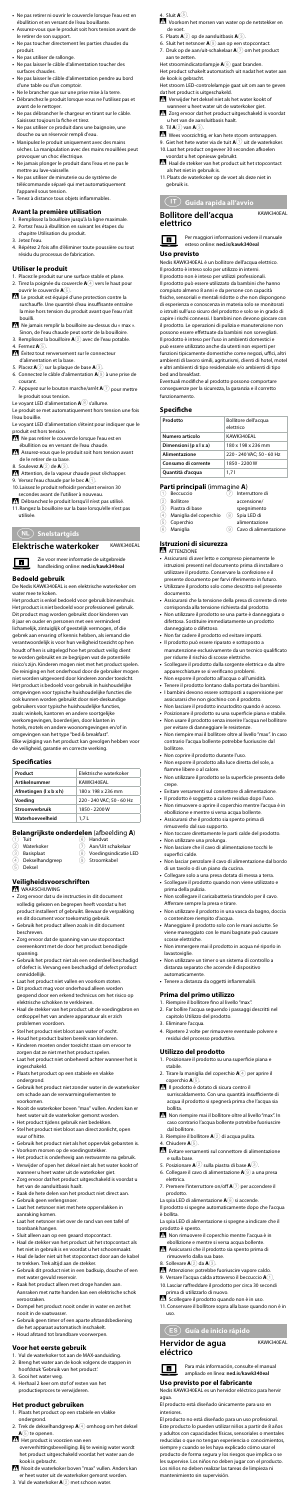- **•** Este produto pode ser reparado apenas por um técnico qualificado para manutenção a fim de reduzir o risco de choque elétrico.
- **•** Em caso de problema, desligue o produto da fonte de alimentação bem como outros equipamentos.
- **•** Não exponha o produto à água ou humidade.
- **•** Mantenha o produto fora do alcance das crianças. **•** As crianças devem ser supervisionadas para garantir que não brincam com o produto.
- **•** Não deixe o produto sem vigilância quando ligado. **•** Coloque o produto sobre uma superfície estável e plana.
- **•** Não utilize o produto sem água na chaleira para prevenir eventuais danos nos elementos de .<br>aquecimento.
- **•** Nunca encha o jarro acima da marca «max». Caso contrário, poderá haver projeção de água quente do jarro.
- **•** Não cubra o produto quando está a ser utilizado. **•** Não exponha o produto à luz solar direta, chamas
- expostas ou calor. **•** Não utilize o produto se a sua superfície apresentar
- fissuras. **•** Evite derramar líquidos sobre a ficha elétrica.
- **•** O produto está sujeito a calor residual após a sua utilização.
- **•** Não retire nem abra a tampa enquanto a água estiver a ferver nem quando verter água quente.
- **•** Certifique-se de que o produto está desligado antes de o retirar do suporte.
- **•** Não toque nas partes quentes do produto diretamente. **•** Não utilize um cabo de extensão.
- **•** Não deixe o cabo de alimentação entrar em contacto com superfícies quentes.
- **•** Não deixe o cabo de alimentação pendurado no rebordo de uma mesa ou bancada.
- **•** Ligue apenas a uma tomada com ligação à terra. **•** Desligue o produto quando não estiver a ser utilizado e antes de limpar.
- **•** Não desligue o carregador puxando o cabo. Segure sempre pela ficha e puxe.
- **•** Não utilize este produto numa banheira, chuveiro ou recipiente cheio de água
- **•** Apenas manuseie o produto com as mãos secas. O manuseamento com as mãos húmidas pode provocar choque elétrico.
- **•** Nunca mergulhe o produto em água nem o coloque numa máquina de lavar loiça.
- **•** Não utilize um temporizador ou um sistema de controlo remoto separado que ligue o aparelho automaticamente.
- **•** Mantenha uma certa distância relativamente a objetos inflamáveis.

O produto desliga-se automaticamente depois de a água ferver

För ytterligare information, se den utökade  $\blacksquare$ 

#### **Antes da primeira utilização**

- 1. Encha a chaleira até à linha MAX. 2. Ferva a água respeitando as etapas descritas no capítulo Utilizar o produto.
- 3. Deite a água fora.
- 4. Repita 2 vezes para remover eventuais poeiras ou resíduos do processo de fabricação.

#### **Utilização do produto**

- 1. Coloque o produto sobre uma superfície estável e
- plana. 2. Puxe a pega da tampa **A**4 para cima para abrir a tampa **A**5.
- Este produto está equipado com uma proteção contra sobreaquecimento. Se não houver água suficiente, o produto desliga-se antes de a água ferver.
- -Nunca encha o jarro acima da marca «max». Caso contrário, poderá haver projeção de água quente do jarro.
- 3. Encha a chaleira **A**<sup>2</sup> com água limpa
- 4. Feche **A**5.
- Evite derramar líquidos sobre a ficha elétrica e a base.
- 5. Coloque **A**2 na placa base **A**3. 6. Ligue o cabo de alimentação **A**9 a uma tomada
- elétrica. 7. Prima o botão de ligar/desligar **A**7 para ligar o
- produto.
- O LED indicador de potência correspondente **A**8 acende.

- O LED indicador de potência desliga-se para indicar que o produto está desligado.
- Não retire a tampa enquanto a água estiver a ferver nem quando verter água quente.
- -Certifique-se de que o produto está desligado antes de o remover da sua base.
- 8. Levante **A**2 de **A**3. Proceda com cuidado, uma vez que poderá escapar
- vapor quente.
- 9. Derrame a água quente pelo bocal **A**1. 10.Deixe o produto arrefecer durante cerca de 30 segundos antes de utilizá-lo novamente.
- -Desligue o produto quando não está a ser utilizado. 11.Coloque a chaleira na base quando não está a ser utilizada.

### (SV) Snabbstartsguide

#### **Elektrisk vattenkokare** KAWK340EAL

- **N** VARNING
- **•** Säkerställ att du har läst och förstått alla instruktioner i detta dokument innan du installerar och använder produkten. Behåll förpackningen och detta dokument som framtida referens.
- **•** Använd produkten endast enligt anvisningarna i detta dokument.
- **•** Säkerställ att spänningen i ditt eluttag överensstämmer med den spänning som produkten kräver.
- **•** Använd inte produkten om en del är skadad eller defekt. Byt omedelbart ut en skadad eller defekt produkt.
- **•** Tappa inte produkten och skydda den mot slag. **•** Denna produkt får, för att minska risken för elchock,
- endast servas av en kvalificerad underhållstekniker. **•** Koppla bort produkten från kraftkällan och annan
- utrustning i händelse av problem. **•** Exponera inte produkten till vatten eller fukt.
- **•** Förvara produkten utom räckhåll för barn.
- **•** Små barn bör hållas under uppsikt för att säkerställa att de inte leker med produkten.
- **•** Lämna inte produkten utan uppsikt när den arbetar.
- **•** Placera produkten på en stabil och plan yta.
- **•** Använd inte produkten utan vatten i kokaren för att undvika skada på värmeelementen.
- **•** Fyll aldrig kokaren över "max". Hett vatten kan annars strömma ut ur kokaren.
- **•** Täck inte över produkten när den används.
- **•** Utsätt inte produkten för direkt solljus, öppen eld eller värme.
- **•** Använd inte produkten om ytan är sprucken.
- **•** Undvik att spilla på stickkontakten.
- **•** Produkten är varm efter användning.
- **•** Avlägsna eller öppna inte locket när vattnet kokar och när du häller ut varmt vatten.
- **•** Säkerställ att produkten är avstängd innan du lyfter den från basen.
- **•** Vidrör inte produktens heta ytor.
- **•** Använd inte en förlängningssladd.
- **•** Låt inte nätsladden vidröra heta ytor. **•** Låt inte nätsladden hänga över bordets eller bänkens kant.
- **•** Anslut endast till ett jordat eluttag.
- **•** Dra ut stickkontakten ur eluttaget när apparaten inte används och före rengöring.
- **•** Dra inte stickkontakten ur eluttaget genom att dra i sladden. Håll alltid i kontakten när du drar.
- **•** Använd inte produkten i ett badkar, dusch eller annan vattensamling. **•** Hantera produkten med endast torra händer. Hantering
- med våta händer kan resultera i elchock.
- **•** Sänk aldrig ner produkten i vatten, och placera den inte i en diskmaskin.
- **•** Använd inte en timer eller separat fjärrstyrningssystem som slår på produkten automatiskt.
- **•** Håll avstånd från brännbara föremål.

### **Avsedd användning**

Nedis KAWK340EAL är en elektrisk vattenkokare för kokning av vatten.

Denna produkt är endast avsedd för användning inomhus.

El producto está diseñado para su uso en entornos domésticos para tareas domésticas típicas y también puede ser utilizado por usuarios no expertos para tareas domésticas típicas, tales como en tiendas, oficinas, otros entornos de trabajo similares, granjas, por parte de clientes en hoteles, moteles y otros entornos de tipo residencial y/o en entornos de tipo alojamiento y desayuno.

> Produkten är inte avsedd för yrkesmässig användning. Denna apparat kan användas av barn över åtta år och av personer med fysisk, sensorisk eller kognitiv funktionsnedsättning, eller avsaknad av erfarenhet och kunskap, om användningen sker under uppsikt eller om dessa personer erhållit instruktioner om säker användning av apparaten och är medvetna om riskerna. Barn får inte leka med produkten. Rengöring och användarunderhåll får inte utföras av barn om de inte står under uppsikt.

Denna produkt är avsedd för användning i hemmiljöer för typiska hushållsfunktioner men kan även användas av personer som inte är experter i typiska hushållsfunktioner såsom: butiker, kontor eller liknande arbetsmiljöer, jordbruksbyggnader, av gäster på hotell, motell och andra miljöer av boendetyp och/eller miljöer av typen bed and

breakfast. Modifiering av produkten kan medföra konsekvenser för

säkerhet, garanti och korrekt funktion.

#### **Specifikationer**

| Produkt                 | Elektrisk vattenkokare    |
|-------------------------|---------------------------|
| <b>Artikelnummer</b>    | KAWK340EAL                |
| Dimensioner (1 x b x h) | 180 x 198 x 236 mm        |
| Strömförsörjning        | 220 - 240 VAC: 50 - 60 Hz |
| Strömförbrukning        | 1850 - 2200 W             |
| Vattenmängd             | 1.71                      |

#### **Huvuddelar** (bild **A**)

- Pip
	- .<br>Vattenkokare
- 6 Handtag 7 Till-/från-strömbrytare 8 LED-strömindikator 9 Strömkabel
- 3 Basplatta (4) Lockets handtag
- $\overline{5}$  Lock

#### **Säkerhetsanvisningar**

- Tenga cuidado ya que puede salir vapor caliente
- 9. Vierta el agua caliente por la boquilla **A**1. 10.Deje que el producto se enfríe durante
- aproximadamente 30 segundos antes de volver a utilizarlo.

Desenchufe el producto cuando no esté en uso. 11.Guarde el hervidor en la base cuando no esté en uso.

Cualquier modificación del producto puede tener consecuencias para la seguridad, la garantía y el funcionamiento adecuado.

#### **Especificaciones**

- manualen online: **ned.is/kawk340eal**
- insuficiente, el producto se apagará antes de que el
- agua haya hervido.<br>19 Nunca llene el hervidor por encima de «max». De lo contrario podría derramarse agua caliente fuera del hervidor.
- 3. Llene el hervidor **A**2 con agua limpia.
- 4. Cierre **A**5.
- -Evite derrames en el conector de alimentación y la base.
- 5. Coloque **A**2 sobre la placa base **A**3.
- 6. Conecte el cable de alimentación **A**9 a una toma de corriente.
- 7. Pulse el botón de encendido/apagado **A**7 para encender el producto.
- El indicador LED de encendido **A**8 se ilumina.
- El producto se apaga automáticamente cuando el agua haya hervido. El indicador LED de alimentación se apaga para indicar
- que el producto se ha apagado.
- No quite la tapa mientras el agua esté hirviendo o cuando vierta agua caliente.
- -Asegúrese de que el producto está apagado antes de retirarlo de su base.

| Producto                  | Hervidor de aqua eléctrico |
|---------------------------|----------------------------|
| Número de artículo        | KAWK340EAL                 |
| Dimensiones (L x An x Al) | 180 x 198 x 236 mm         |
| Suministro eléctrico      | 220 - 240 VAC; 50 - 60 Hz  |
| Consumo de energía        | 1850 - 2200 W              |
| Cantidad de aqua          | 1.71                       |

#### **Partes principales** (imagen **A**)

| (1) | Surtidor         |     | Interruptor de        |
|-----|------------------|-----|-----------------------|
| (2) | Hervidor de aqua |     | encendido/apagado     |
| (3) | Placa base       | 8   | Indicador LED de      |
| (4) | Asa de la tapa   |     | alimentación          |
| (5  | Tapa             | (9) | Cable de alimentación |
| 6   | Asa              |     |                       |

#### **Instrucciones de seguridad**

#### **ADVERTENCIA**

- **•** Asegúrese de que ha leído y entendido completamente las instrucciones en este documento antes de instalar o utilizar el producto. Guarde el embalaje y este documento para futuras consultas.
- **•** Utilice el producto únicamente tal como se describe en este documento.
- **•** Asegúrese de que la tensión de la toma de corriente coincida con la tensión requerida por el producto.
- **•** No use el producto si alguna pieza está dañada o presenta defectos. Sustituya inmediatamente un producto si presenta daños o está defectuoso.
- **•** No deje caer el producto y evite que sufra golpes. **•** Este producto solo puede recibir servicio de un técnico cualificado para su mantenimiento para así reducir el riesgo de descargas eléctricas.
- **•** Desconecte el producto de la fuente de corriente y de otros equipos si surgen problemas.
- **•** No exponga el producto al agua o a la humedad.
- **•** Mantenga el producto fuera del alcance de los niños. **•** Se debe supervisar a los niños para asegurarse de que
- no jueguen con el producto. **•** No deje el producto desatendido cuando esté
- desenchufado. **•** Coloque el producto en una superficie estable y plana. **•** No utilice el producto sin agua en el hervidor para
- evitar dañar los elementos calefactores. **•** Nunca llene el hervidor por encima de «max». De lo
- contrario podría derramarse agua caliente fuera del hervidor.
- **•** No tape el producto mientras se esté usando.
- **•** No exponga el producto a la luz solar directa, a llamas abiertas ni al calor.
- **•** No use el producto si la superficie tiene grietas.
- **•** Evite derrames en el conector de alimentación. **•** El producto está sometido a calor residual después de su uso.
- **•** No quite ni abra la tapa mientras el agua esté hirviendo y cuando vierta agua caliente.
- **•** Asegúrese de que el producto está apagado antes de retirarlo de su base.
- **•** No toque las partes calientes del producto directamente.
- **•** No utilice ningún cable alargador.
- **•** No dejar que el cable de alimentación toque superficies calientes.
- **•** No permitir que el cable de alimentación cuelgue sobre el borde de una mesa o mostrador.
- **•** Enchúfelo únicamente a una toma de corriente conectada a tierra.
- **•** Desenchufar el producto cuando no esté en uso y antes de limpiarlo.
- **•** No desenchufe el cargador tirando del cable. Sujete siempre el enchufe y tire de él.
- **•** No utilice este producto en una bañera, ducha o depósito lleno de agua.
- **•** Maneje el producto solo con las manos secas. Tocarlo con las manos húmedas puede causar una descarga eléctrica.
- **•** Nunca sumerja el producto en agua ni lo coloque en un lavavajillas.
- **•** No utilice ningún temporizador ni ningún sistema de control remoto independiente que encienda el dispositivo automáticamente.
- **•** Mantenga la distancia respecto de objetos inflamables.

### **Antes del primer uso**

- 1. Llene el hervidor hasta la línea de nivel máximo.
- 2. Lleve el agua a ebullición siguiendo los pasos qu detallan en la sección "Utilización del producto". 3. Deseche el agua.
- 4. Repita 2 veces para eliminar cualquier polvo o residuo del proceso de fabricación.

### **Uso del producto**

- Coloque el producto en una superficie estable y plana. 2. Tire del asa de la tapa **A**4 hacia arriba para abrir la tapa **A**5.
- El producto está equipado con un seguro contra sobrecalentamiento. Si la cantidad de agua e

8. Levante **A**2 de **A**3.

i **Guia de iniciação rápida**

Jarro de água elétrico KAWK340EAL

Para mais informações, consulte a versão alargada do manual on-line: **ned.is/kawk340eal**

 $\boxed{\blacksquare}$ 

**Utilização prevista** O KAWK340EAL da Nedis é um jarro elétrico para ferver água.

O produto destina-se apenas a utilização em interiores. O produto não se destina a utilização profissional. Este produto pode ser utilizado por crianças com idade igual ou superior a 8 anos e por pessoas com capacidades físicas, sensoriais ou mentais reduzidas ou com falta de experiência e conhecimento, desde que tenham recebido supervisão ou instruções relativas à utilização segura do produto e compreendam os perigos envolvidos. As crianças não devem brincar com o produto. A limpeza e a manutenção destinadas ao utilizador não devem ser efetuadas por crianças sem supervisão.

Este produto destina-se a ser utilizado em ambientes domésticos para tarefas domésticas típicas e também pode ser manipulado por utilizadores não experientes para os mesmos fins, por exemplo em lojas, escritórios, outros ambientes de trabalho semelhantes, casas rurais, clientes em hotéis, motéis e outros ambientes de tipo residencial e/ou alojamento local.

Qualquer alteração do produto pode ter consequências em termos de segurança, garantia e funcionamento adequado.

#### **Especificações**

| Produto               | Jarro de áqua elétrico    |
|-----------------------|---------------------------|
| Número de artigo      | KAWK340FAL                |
| Dimensões (c x l x a) | 180 x 198 x 236 mm        |
| Alimentação           | 220 - 240 VAC; 50 - 60 Hz |
| Consumo de energia    | 1850 - 2200 W             |
| Quantidade de água    | 1.7L                      |

#### **Peças principais** (imagem **A**) 7 Interruptor de ligar/

**Bicc**  $\overline{2}$  Chaleira

- 
- 3 Placa de base<br>(4) Pega da tamp
- Pega da tampa
- 5 Tampa
- $\overline{6}$  Pega

desligar 8 LED indicador de

- corrente
- 9 Cabo de alimentação
- 
- 

**Instruções de segurança N** AVISO **•** Certifique-se de que leu e compreendeu as instruções

- deste documento na íntegra antes de instalar ou utilizar o produto. Guarde a embalagem e este documento para referência futura.
- **•** Utilize o produto apenas conforme descrito neste documento.
- **•** Certifique-se de que a tensão da tomada elétrica corresponde à tensão necessária para o produto.
- **•** Não utilize o produto caso uma peça esteja danificada ou defeituosa. Substitua imediatamente um produto danificado ou defeituoso.
- **•** Não deixe cair o produto e evite impactos.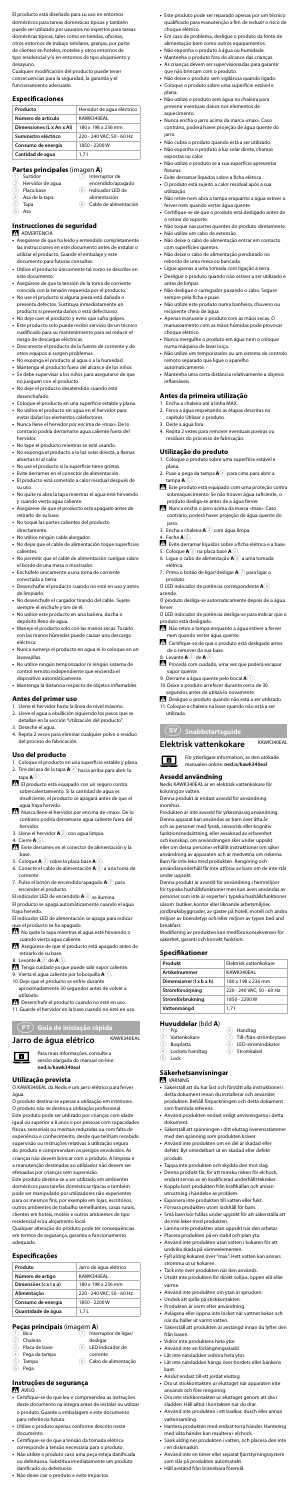- **•** Pidä tuote poissa lasten ulottuvilta.
- **•** Lapsia tulee valvoa, että he eivät pääse leikkimään tuotteella.
- **•** Älä jätä tuotetta valvomatta sen ollessa kytkettynä päälle.
- **•** Aseta tuote vakaalle ja tasaiselle alustalle.
- **•** Älä käytä tuotetta ilman, että keittimessä on vettä,
- muutoin lämpöelementit voivat vaurioitua. **•** Älä täytä vedenkeitintä maksimimerkin yli. Muutoin kuumaa vettä voi läikkyä yli keittimestä.
- **•** Älä peitä tuotetta sen ollessa käytössä.
- **•** Älä altista laitetta suoralle auringonvalolle, avotulelle tai kuumuudelle.
- 
- **•** Älä käytä tuotetta, jos sen pinta on murtunut. **•** Vältä läikyttämästä vettä virtaliitännän päälle.
- **•** Tuote on lämmin käytön jälkeen.
- **•** Älä poista tai avaa kantta, kun vesi kiehuu ja kun kaadat kuumaa vettä.
- **•** Varmista, että tuotteen virta on kytkeytynyt pois päältä ennen kuin otat sen pois alustalta.
- **•** Älä koske suoraan tuotteen kuumiin osiin.
- **•** Älä käytä jatkojohtoa.
- **•** Älä anna virtajohdon osua kuumiin pintoihin. **•** Älä anna virtajohdon roikkua pöydän tai työtason reunan yli.
- **•** Kytke vain maadoitettuun pistorasiaan.
- **•** Irrota virtajohto pistorasiasta, kun laitetta ei käytetä ja ennen sen puhdistamista.
- **•** Älä irrota laturia johdosta vetämällä. Tartu aina pistokkeeseen ja vedä.
- **•** Älä käytä tätä tuotetta lähellä kylpyammetta, suihkua tai vedellä täytettyjä esineitä. **•** Käsittele tuotetta vain kuivin käsin. Tuotteen käsittely
- märin käsin voi aiheuttaa sähköiskun.
- **•** Älä upota laitetta veteen tai pese sitä astianpesukoneessa.
- **•** Älä käytä ajastinta tai erillistä kauko-ohjausjärjestelmää, joka kytkee laitteen päälle automaattisesti.
- **•** Pidä tuote etäällä syttyvistä esineistä.

Alä poista kantta, kun vesi kiehuu tai kun kaadat kuumaa vettä.

- Varmista, että tuotteen virta on kytkeytynyt pois päältä ennen kuin otat sen pois alustalta.
- 
- 8. Ota keitin **A**② pois alustalta **A**③.<br><u>7. Varo mahdollista kuumaa höyryä</u>.
- 9. Kaada vettä kaatonokan **A**<sup>1</sup> kautta
- 10.Anna tuotteen jäähtyä noin 30 sekuntia ennen sen käyttämistä uudelleen.
- Irrota tuote pistorasiasta, kun sitä ei käytetä.
- 11.Säilytä keitintä alustallaan, kun sitä ei käytetä.

#### $\boxed{\mathbf{B}}$ bruksanvisningen på nett: **ned.is/kawk340eal**

#### **Ennen ensimmäistä käyttökertaa**

- 1. Täytä keitin enimmäismerkkiin asti.
- 2. Kuumenna vesi kiehuvaksi noudattaen kohdassa Tuotteen käyttäminen annettuja vaiheita.
- 3. Kaada vesi pois.
- 4. Toista 2 kertaa pölyn ja valmistuksessa syntyneiden jäämien poistamiseksi.

1. Fyll kokaren till maxstrecket. Koka upp vattnet enligt steg

#### **Tuotteen käyttäminen**

- **•** Irrota tuote virtalähteestä ja muista laitteista, jos ongelmia ilmenee.
- **•** Älä altista tuotetta vedelle tai kosteudelle.
- produkten
- 3. Häll bort vattnet.
- 4. Upprepa 2 gånger för att avlägsna eventuellt damm eller rester från tillverkningsprocessen.

- 1. Aseta tuote vakaalle ja tasaiselle alustalle.
- 2. Vedä kannen kahvasta **A**4 avataksesi kannen **A**5. -Tuotteessa on ylikuumenemissuoja. Jos vettä ei ole
- riittävästi, tuote sammuu ennen kuin vesi on kiehunut. -Älä täytä vedenkeitintä maksimimerkin yli. Muutoin
- kuumaa vettä voi läikkyä yli keittimestä.
- 3. Täytä vedenkeitin **A**2 puhtaalla vedellä.
- 4. Sulje kansi **A**5.

7. Tryck på till/från-knappen **A**7 för att slå på produkten. Kraftindikerings-LED-lampan **A**⑧ tänds.<br>Produkten stängs automatiskt av efter att vattnet kokat

-Vältä läikyttämästä vettä virtaliitännän ja alustan

- Avlägsna inte locket när vattnet kokar eller när du häller ut varmt vatten.
- säkerställ att produkten är avstängd innan du lyfter den från basen.
- 8. Lyft **A**2 från **A**3.

Var försiktig - het ånga kan komma att tränga ut.

- päälle. 5. Aseta **A**2 pohjalevyn **A**3 päälle.
- 6. Kytke virtajohto **A**9 pistorasiaan.
- 7. Paina virtakytkintä **A**7 tuotteen kytkemiseksi päälle. Virran LED-merkkivalo **A**8 syttyy.

Koppla bort produkten när den inte används. 11.Förvara kokaren på basen när den inte används.

> Tuote sammuu automaattisesti, kun vesi on kiehunut. Virran LED-merkkivalo sammuu ilmaisten, että tuote on sammunut.

f **Hurtigguide**

#### **Elektrisk vannkoker** KAWK340EAL

For mer informasjon, se den fullstendige

#### **Tiltenkt bruk**

Nedis KAWK340EAL er en elektrisk vannkoker for å koke vann med.

Produkter er bare tiltenkt innendørs bruk. Produktet er ikke tiltenkt profesjonell bruk. Dette produktet kan brukes av barn fra åtte år og oppover, og av personer med reduserte fysiske, sensoriske eller mentale evner eller manglende erfaring og kunnskap hvis de får tilsyn eller instruksjoner om bruken av apparatet på en trygg måte og er innforstått med de potensielle farene. Barn skal ikke leke med produktet. Rengjøring og vedlikehold av brukeren må ikke gjøres av

barn uten oppsyn.

#### **Före första användning**

#### **Att använda produkten**

- 1. Placera produkten på en stabil och plan yta.
- 2. Dra i lockets handtag **A**4 för att öppna locket **A**5. -Produkten är försedd med ett överhettningsskydd. En
- otillräcklig mängd vatten får produkten att stängas av innan vattnet har kokat upp.
- -Fyll aldrig kokaren över "max". Hett vatten kan annars strömma ut ur kokaren.
- 3. Fyll kokaren **A**2 med rent vatten.

4. Stäng **A**5.

- -Undvik att spilla på stickkontakten och basen.
- 5. Placera **A**2 på basen **A**3.
- 6. Anslut nätsladden **A**9 till ett eluttag.

upp.

Strömindikerings-LED-lampan släcks för att indikera att produkten är avstängd.

9. Häll ut vattnet genom pipen **A**1. 10.Låt produkten svalna i cirka 30 sekunder innan du

använder den igen.

### g **Pika-aloitusopas**

### Sähköinen vedenkeitin KAWK340EAL

Katso tarkemmat tiedot käyttöoppaan laajemmasta verkkoversiosta: **ned.is/kawk340eal**

#### **Käyttötarkoitus**

 $\blacksquare$ 

Nedis KAWK340EAL on sähköinen vedenkeitin. Tuote on tarkoitettu vain sisäkäyttöön.

Tuotetta ei ole tarkoitettu ammattikäyttöön.

Tätä tuotetta saavat käyttää 8-vuotiaat ja sitä vanhemmat lapset ja henkilöt, joilla on heikentyneet fyysiset, aistilliset tai henkiset kyvyt tai kokemuksen ja tiedon puutetta, jos heitä valvotaan tai jos heille on annettu ohjeet tuotte turvallisesta käytöstä ja he ymmärtävät tuotteen käyttöön liittyvät vaarat. Lapset eivät saa leikkiä tuotteella. Lapset eivät saa puhdistaa tai huoltaa tuotetta ilman valvontaa. Tuote on tarkoitettu käytettäväksi kotitalouksissa ja vastaavissa kohteissa, kuten taukotiloissa myymälöissä, toimistoissa ja muissa vastaavissa työympäristöissä, maatiloilla, hotelleissa, motelleissa ja muun tyyppisissä majoitusympäristöissä asiakkaiden käytössä ja/tai aamiaismajoitustyyppisissä majoitustiloissa. Tuotetta käyttääkseen ei tarvitse olla ammattilainen. Tuotteen muutokset voivat vaikuttaa turvallisuuteen, takuuseen ja asianmukaiseen toimintaan.

#### **Tekniset tiedot**

| Tuote                | Sähköinen vedenkeitin     |
|----------------------|---------------------------|
| Tuotenro             | KAWK340FAL                |
| Mitat (p x l x k)    | 180 x 198 x 236 mm        |
| Virtalähde           | 220 - 240 VAC: 50 - 60 Hz |
| <b>Virrankulutus</b> | 1850 - 2200 W             |
| Vesimäärä            | 1.7L                      |

Virtakytkin Virran LED-merkkivalo

9 Sähköjohto

#### **Tärkeimmät osat** (kuva **A**)

| (1) Poistoaukko                                                                                                                                                                                                                                                                                                    | 6) Kahva             |
|--------------------------------------------------------------------------------------------------------------------------------------------------------------------------------------------------------------------------------------------------------------------------------------------------------------------|----------------------|
| (2) Vedenkeitin                                                                                                                                                                                                                                                                                                    | (7) Virtak           |
| $\sqrt{2}$ $\sqrt{2}$ $\sqrt{2}$ $\sqrt{2}$ $\sqrt{2}$ $\sqrt{2}$ $\sqrt{2}$ $\sqrt{2}$ $\sqrt{2}$ $\sqrt{2}$ $\sqrt{2}$ $\sqrt{2}$ $\sqrt{2}$ $\sqrt{2}$ $\sqrt{2}$ $\sqrt{2}$ $\sqrt{2}$ $\sqrt{2}$ $\sqrt{2}$ $\sqrt{2}$ $\sqrt{2}$ $\sqrt{2}$ $\sqrt{2}$ $\sqrt{2}$ $\sqrt{2}$ $\sqrt{2}$ $\sqrt{2}$ $\sqrt{2$ | $\sim$ $\sim$ $\sim$ |

- 3 Pohjalevy
- 4 Kannen kahva
- $\overline{5}$  Kansi
- **Turvallisuusohjeet**

#### VAROITUS

- **•** Huolehdi siitä, että olet lukenut ja ymmärtänyt tämän asiakirjan sisältämät ohjeet kokonaan ennen kuin asennat tuotteen tai käytät sitä. Säilytä pakkaus ja tämä asiakirja tulevaa tarvetta varten.
- **•** Käytä tuotetta vain tässä asiakirjassa kuvatun mukaisesti.
- **•** Varmista, että sähköpistorasian jännite vastaa tuotteen vaatimaa jännitettä.
- **•** Älä käytä tuotetta, jos jokin sen osa on vaurioitunut tai viallinen. Vaihda vahingoittunut tai viallinen tuote välittömästi.
- **•** Varo pudottamasta ja tönäisemästä tuotetta.
- **•** Tämän tuotteen saa huoltaa vain pätevä teknikko sähköiskun vaaran vähentämiseksi.



nedis

Electric water kettle **With a capacity of 1.7 litres**

**KAWK340EAL**





**Nedis BV**

De Tweeling 28, 5215 MC 's-Hertogenbosch – The Netherlands 06/21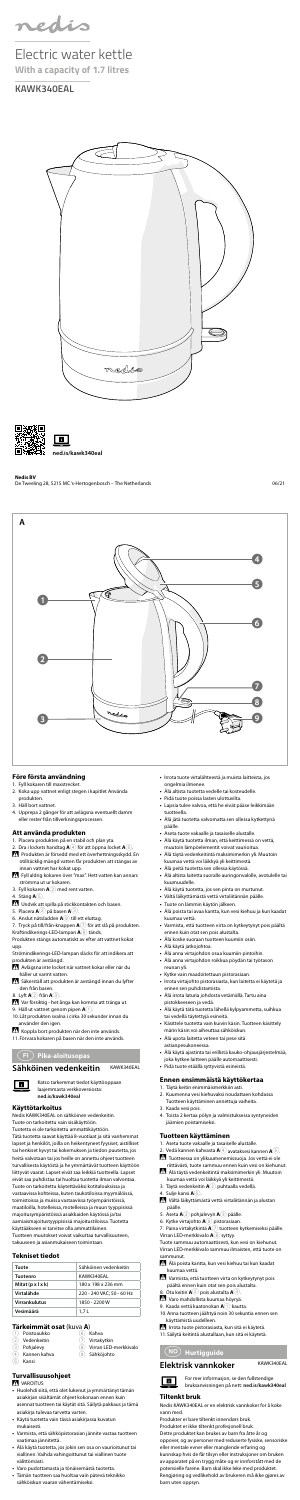- **•** Rør ikke produktets varme dele direkte.
- **•** Brug ikke et forlængerkabel.
- **•** Lad ikke strømkablet røre ved varme overflader.
- **•** Lad ikke strømkablet hænge over kanten af bordet eller køkkenbordet.
- **•** Slut kun til en jordforbundet stikkontakt.
- **•** Træk produktets stik ud, når det ikke bruges eller før rengøring.
- **•** Tag ikke opladeren ud af kontakten ved at trække i
- ledningen. Tag altid fat i stikket for at trække det ud. **•** Brug ikke dette produkt i et badekar, et brusebad eller et vandfyldt bassin.
- **•** Produktet må kun håndteres med tørre hænder. Hvis det håndteres med våde hænder, kan det medføre elektrisk stød.
- **•** Sænk aldrig produktet ned i vand, og læg det aldrig i opvaskemaskinen.
- **•** Brug ikke en timer eller et separat fjernbetjeningssystem, der automatisk tænder for enheden.
- **•** Hold på afstand af brændbare objekter.

#### **Før første brug**

- 1. Fyld kedlen til maks-linjen.
	- 2. Få vandet til at koge ved at følge trinene i kapitlet Brug af produktet.
	- 3. Smid vandet væk.
	- 4. Gentag 2 gange for at fjerne støv eller rester fra produktionsprocessen.

#### **Brug af produktet**

- Tag ikke låget af, mens vandet koger eller når der hældes varmt vand ud.
- Sørg for, at produktet er slukket, inden det tages af dets base.
- 8. Løft **A**2 fra **A**3.
- På pas, der kan undslippe varm damp.
- 9. Hæld det varme vand ud gennem tuden **A**1. 10.Lad produktet køle ned i ca. 30 sekunder, før det bruges igen.
- -Frakobl produktet, når det ikke er i brug. 11.Opbevar kedlen på basen, når den ikke er i brug.
- 
- 1. Placer produktet på en stabil og flad overflade.
- 2. Træk låghåndtaget **A**4 op for at åbne låget **A**5.
- -Dette produkt er udstyret med en overhedningsbeskyttelse. En utilstrækkelig mængde vand fører til, at produktet slukkes, før vandet koger.
- -Fyld aldrig kedlen over "max". Ellers kan der blive spildt varmt vand ud af kedlen.
- 3. Fyld kedlen **A**2 med rent vand.
- 4. Luk **A**5.

Undgå at spilde vand på strømstikket og basen.

- 5. Placer **A**2 på bundpladen **A**3.
- 6. Slut strømkablet **A**9 til en stikkontakt.
- 7. Tryk på tænd/sluk-kontakten **A**7 for at tænde produktet.
- Strømindikator-LED'en **A**8 lyser.

Produktet slukker automatisk, når vandet har kogt. Strømindikator-LED'en slukker for at vise, at produktet er slukket.

**Termék** Elektromos vízforraló **Cikkszám** KAWK340EAL **Méretek (h x sz x m)** 180 x 198 x 236 mm **Áramellátás** 220 - 240 VAC; 50 - 60 Hz **Teljesítményfelvétel** 1850 - 2200 W **Vízmennyiség** 1,7 l **Fő alkatrészek (A** kép)<br>1 Kiöntő

6 Fogantyú  $\overline{2}$  Be- és

kikapcsológomb 8 Működésjelző LED  $\overline{(9)}$  Tápkábel

## k **Gyors beüzemelési útmutató**

**Elektromos vízforraló** KAWK340EAL

ात

További információért lásd a bővített online kézikönyvet: **ned.is/kawk340eal**

#### **Tervezett felhasználás**

A Nedis KAWK340EAL egy víz forralására használható elektromos vízforraló.

A termék beltéri használatra készült. A termék nem professzionális használatra készült.

8 éven felüli gyermekek, továbbá testi, érzékszervi vagy szellemi fogyatékkal élők, illetve tapasztalat vagy ismeretek hiányában hozzá nem értő személyek használhatják a terméket megfelelő felügyelet vagy a biztonságos használatra vonatkozó útmutatások mellett, amennyiben tisztában vannak a használattal járó veszélyekkel. Gyermekek nem játszhatnak a termékkel. Gyermekek nem végezhetik a készülék tisztítását és karbantartását felügyelet nélkül.

A termék rendeltetésszerűen kizárólag háztartási környezetben használható, emellett nem szakértő felhasználók is használhatják jellemzően háztartási funkciókra, például üzletekben, irodákban és hasonló munkakörnyezetekben, falusi vendéglátóhelyeken, vendégek a szállodákban, motelekben és egyéb lakossági és/vagy bed and breakfast jellegű környezetekben. A termék bármilyen módosítása befolyásolhatja a biztonságot, a jótállást és a megfelelő működést.

**Műszaki adatok**

Vízforraló **Alaplemez** . . . .<br>Fedél fogantyúja

**Biztonsági utasítások**<br>29 FIGYELMEZTETÉS

5 Fedél

A termék a víz felforralása után automatikusan kikapcsol. Az áramellátást jelző LED kikapcsol, ezzel jelezve, hogy a termék ki van kapcsolva.

- Forrás közben és a forró víz kiöntésekor ne távolítsa el a fedelet.
- Ugyeljen arra, hogy a termék kikapcsolt állapotban van, mielőtt eltávolítja a talpról.

**•** Ügyeljen arra, hogy a termék telepítése vagy használata előtt figyelmesen elolvasta és megértette az ebben a dokumentumban található információkat. Tartsa meg a csomagolást és ezt a dokumentumot későbbi használatra.

#### **Hoveddeler** (bilde **A**) **Tut**

#### **Sikkerhetsinstruksjoner ADVARSEL**

- **•** A terméket csak az ebben a dokumentumban leírt módon használja.
- **•** Győződjön meg arról, hogy a hálózati csatlakozóaljzat feszültsége megegyezik az adapter által igényelt feszültséggel.
- **•** Ne használja a terméket, ha valamelyik része sérült vagy hibás. A sérült vagy meghibásodott terméket azonnal cserélje ki.
- **•** Ne ejtse le a terméket és kerülje az ütődést.
- **•** Ezt a terméket csak szakképzett technikus szervizelheti az áramütés kockázatának csökkentése érdekében.
- **•** Ha probléma merül fel, válassza le a terméket a hálózati csatlakozóaljzatról és más berendezésekről.
- **•** Óvja a terméket víztől vagy nedvességtől.
- **•** Tartsa a terméket gyermekektől távol. **•** A termék nem játékszer ne hagyja felügyelet nélkül gyermekét a közelében.
- 
- **•** Ne hagyja felügyelet nélkül a bekapcsolt terméket. **•** Helyezze a terméket stabil és sík felületre.
- **•** A fűtőelemek károsodásának elkerülése érdekében ne használja a terméket a vízforralóba töltött víz nélkül.
- **•** A vízforralót soha ne töltse a "max" jelzésen túl. Ellenkező esetben a forró víz kifröccsenhet a vízforralóból.
- **•** Használat közben ne takarja le a terméket.
- **•** Ne tegye ki a terméket közvetlen napfénynek, nyílt
- lángnak vagy hőnek. **•** Ne használja a terméket, ha sérült a felülete.
- **•** Vigyázzon, hogy ne kerüljön víz a hálózati konnektorra.
- 
- **•** A termék használat után egy ideig még forró maradhat. **•** Forrás közben és a forró víz kiöntésekor ne távolítsa el és ne nyissa fel a fedelet.
- **•** Ügyeljen arra, hogy a termék kikapcsolt állapotban legyen, mielőtt eltávolítja a talpról.
- **•** Ne érjen közvetlenül a termék forró alkatrészeihez.
- **•** Ne használjon hosszabbító kábelt.
- **•** Ügyeljen arra, hogy a tápkábel ne érjen forró felületekhez.
- **•** Ügyeljen arra, hogy a tápkábel ne lógjon le az asztalról vagy a munkalapról.
- **•** Kizárólag földelt csatlakozóaljzathoz csatlakoztassa. **•** Használaton kívül és tisztítás előtt húzza ki a termék
- csatlakozódugóját. **•** Nem a kábelnél fogva húzza ki a töltőt. Mindig fogja
- meg a dugót, és húzza ki. **•** Ne használja a terméket fürdőkádban, zuhanyzóban vagy vízzel töltött medencében.
- **•** Csak száraz kézzel érjen a termékhez. Ha nedves kézzel ér hozzá, áramütést szenvedhet.
- Soha ne merítse a terméket vízbe, és ne teg<sub>)</sub> mosogatógépbe.
- **•** Ne használjon időzítőt vagy olyan különálló távirányító rendszert, amely automatikusan kapcsolja be a készüléket.
- **•** Tartsa gyúlékony tárgyaktól távol.
- **Bruk av produktet** 1. Sett produktet på en stabil og flat overflate.
- 2. Trykk lokkhåndtaket **A**4 opp for åpne lokket **A**5.
- -Produktet er utstyrt med overopphetingsvern. Utilstrekkelig mengde vann resulterer i at produktet slår seg av før vannet koker.
- Fyll aldri vannkokeren over "max"-merket. Ellers er det fare for at varmt vann kan komme ut av vannkokeren. 3. Fyll vannkokeren **A**2 med rent vann.
- 4. Lukk **A**5.
- -Unngå søl på strømkontakten og basen.
- 5. Sett **A**2 på bunnplaten **A**3.
- 6. Koble strømkabelen **A**9 til et strømuttak.
- 7. Trykk på av/på-knappen **A**7 for å slå produktet på. Strømindikatorlyset **A**8 tennes.
- Produktet slår seg automatisk av når vannet koker. Strømindikatorlyset slår seg av for å indikere at pro

Ikke fjern lokket mens vannet koker, eller når du heller varmt vann.

Sørg for at produktet er slått av før du fjerner det fra basen.

#### **Az első használat előtt**

- 1. Töltse meg a vízforralót a max jelzésig.
- 2. Forralja fel a vizet A termék használata fejezetben leírtak alapján.
- 3. Öntse ki a vizet.
- 4. A gyártási folyamat során keletkezett por vagy maradványok eltávolításához ismételje meg 2 alkalommal.

#### **A termék használata**

#### **Sikkerhedsinstruktioner N** ADVARSEL

- 1. Helyezze a terméket stabil és sík felületre. 2. A fedél felnyitásához **A**5 húzza felfelé a fedél fogantyúját **A**4.
- -A termék túlmelegedés elleni védelemmel van felszerelve. Az elégtelen vízmennyiség azt eredményezi, hogy a termék kikapcsol, mielőtt a víz felforrna.
- A vízforralót soha ne töltse a "max" jelzésen túl. Ellenkező esetben a forró víz kifröccsenhet a vízforralóból.
- 3. Töltse fel a vízforralót **A**2 tiszta vízzel.
- 4. Csukja be a **A**5 részt.
- Kerülje el a víz a tápcsatlakozóra és a talapzatra való fröccsenését.
- 5. Helyezze az **A**2 részt a talpra **A**3.
- 6. Csatlakoztassa a tápkábelt **A**9 egy hálózati csatlakozóaljzathoz.
- 7. A termék bekapcsolásához nyomja meg a be/ kikapcsoló gombot **A**7.
- Az áramellátást jelző LED **A**8 világítani kezd.

Produktet er beregnet for bruk i husholdningsmiljøer og kan også brukes av personer uten erfaring med bruk av produktet for typiske husholdningsfunksjoner. Slike husholdningsmiljøer inkluderer: butikker, kontorer, andre lignende arbeidsmiljøer, våningshus, av kunder i hoteller, moteller og andre boliglignende miljøer og/eller i «bed and breakfast»-lignende miljøer.

Eventuelle modifikasjoner av produktet kan ha konsekvenser for sikkerhet, garanti og funksjon.

#### **Spesifikasjoner**

| Produkt                 | <b>Flektrisk vannkoker</b> |
|-------------------------|----------------------------|
| <b>Artikkelnummer</b>   | KAWK340EAL                 |
|                         |                            |
| Dimensjoner (L x B x H) | 180 x 198 x 236 mm         |
| Strømforsyning          | 220 - 240 VAC: 50 - 60 Hz  |
| <b>Strømforbruk</b>     | 1850 - 2200 W              |
| Vannmengde              | 1.71                       |

3 Bunnplate 4 Lokkhåndtak<br>5 Lokk 5 Lokk

Vannkoker

| n, |                       |
|----|-----------------------|
|    | 6) Håndtak            |
|    | På/av-knapp           |
|    | (8) Strømindikatorlys |
|    | Stramkahol            |

- **•** Sørg for at du har lest og forstått instruksjonene i dette dokumentet før du installerer eller bruker produktet. Ta vare på emballasjen og dette dokumentet for fremtidig referanse.
- **•** Produktet skal kun brukes som beskrevet i dette dokumentet.
- **•** Sørg for at spenningen i eluttaket samsvarer med spenningen som kreves for produktet. **•** Ikke bruk produktet hvis det er skadet eller defekt. Bytt
- ut et skadet eller defekt produkt med det samme.
- **•** Ikke mist produktet, og forhindre at det slås borti andre gjenstander.
- **•** Dette produktet skal kun håndteres av en kvalifisert tekniker for vedlikehold for å redusere risikoen for elektrisk støt.
- **•** Hvis det oppstår problemer, skal du koble produktet fra
- strømkilden og eventuelt annet utstyr. **•** Ikke utsett produktet for vann eller fuktighet. **•** Hold produktet utilgjengelig for barn.
- **•** Barn må være under oppsyn for å sørge for at de ikke leker med produktet.
- **•** Ikke la produktet være uten oppsyn når det er slått på.
- **•** Sett produktet på en stabil og flat overflate. **•** Ikke bruk produktet uten vann i kjelen for å forhindre
- skade på varmeelementene. **•** Fyll aldri vannkokeren over "max"-merket. Ellers er det
- fare for at varmt vann kan komme ut av vannkokeren. **•** Ikke dekk til produktet mens det er i bruk.
- **•** Ikke utsett produktet for direkte sollys, åpen flamme eller varme.
- **•** Ikke bruk produktet hvis overflaten er sprukket.
- **•** Unngå søl på strømkontakten.
- **•** Produktet er utsatt for restvarme etter bruk. **•** Ikke fjern eller åpne lokket mens vannet koker, og når
- du heller varmt vann. **•** Sørg for at produktet er slått av før du fjerner det fra
- stativet.
- **•** Ikke berør de varme delene til produktet direkte. **•** Ikke bruk en skjøteledning.
- 
- **•** Ikke la strømkabelen berøre varme overflater. **•** Ikke la strømkabelen henge over kanten på bord eller benker.
- **•** Koble bare til jordede strømuttak.
- **•** Koble fra produktet når det ikke er i bruk og før
- rengjøring. **•** Ikke koble fra laderen ved å trekke i kabelen. Hold alltid
- i støpselet når du trekker. **•** Ikke bruk dette produktet i et badekar, dusj eller vannfylt reservoar.
- **•** Produktet skal bare håndteres med tørre hender. Håndtering med våte hender kan føre til elektrisk støt.
- **•** Dypp aldri produktet i vann og ikke sett den inn i en oppvaskmaskin.
- **•** Ikke bruk et tidsur eller et separat fjernkontrollsystem som slår på enheten automatisk.
- **•** Hold avstand fra brennbare gjenstander.

### **Før førstegangs bruk**

- 1. Fyll vannkokeren til makslinjen.
- 2. Kok opp vannet i henhold til trinnene i kapitlet Bruk av produktet.
- 3. Hell ut vannet.
- 4. Gjenta dette 2 ganger for å fjerne støv eller rester som kan være igjen fra produksjonsprosessen.

er slått av.

- 8. Løft **A**2 fra **A**3.
- -Vær forsiktig det kan forekomme varm damp.
- 9. Hell det varme vannet ut gjennom tuten **A**1. 10.La produktet kjøle seg ned i ca. 30 sekunder før du

bruker det igjen.

-Koble fra produktet når det ikke er i bruk.

11.Oppbevar vannkokeren på basen når den ikke er i bruk.

#### 2 **Vejledning til hurtig start**

### **Elektrisk vandkedel** KAWK340EAL

 $\blacksquare$ 

Yderligere oplysninger findes i den udvidede manual online: **ned.is/kawk340eal**

#### **Tilsigtet brug**

Nedis KAWK340EAL er en elektrisk vandkedel til at koge vand.

Produktet er kun beregnet til indendørs brug. Dette produkt er ikke beregnet til professionel brug. Dette produkt kan anvendes af børn fra 8 år og op og af personer med reducerede fysiske, sensoriske eller mentale evner eller mangel på erfaring og viden, hvis de har fået oplæring eller instruktion angående brug af produktet på en sikker måde og forstår, at farer er involverede. Børn må ikke lege med produktet. Rengøring og brugervedligeholdelse må ikke udføres af børn uden opsyn.

Produktet er beregnet til brug i husholdningsmiljøer til typiske funktioner i hjemmet, der også kan udføres af ikke-eksperter til typiske husholdningsformål, såsom: butikker, kontorer eller andre lignende arbejdsmiljøer, landbrugsbygninger, anvendelse af kunder på hoteller, moteller og andre beboelsesmiljøer og/eller i indkvarteringer såsom 'bed and breakfast'. Enhver modificering af produktet kan have konsekvenser for sikkerhed, garanti og korrekt funktion.

#### **Specifikationer**

| Produkt         | Elektrisk vandkedel       |
|-----------------|---------------------------|
| Varenummer      | KAWK340EAL                |
| Mål (  x b x h) | 180 x 198 x 236 mm        |
| Strømforsyning  | 220 - 240 VAC; 50 - 60 Hz |
| Strømforbrug    | 1850 - 2200 W             |
| Vandmængde      | 1.7 L                     |

#### **Hoveddele** (billede **A**)

| $(1)$ Tud      | 6 Håndtag              |
|----------------|------------------------|
| 2 Kedel        | (7) Tænd/sluk-kontakt  |
| (3) Bundplade  | (8) Strømindikator LED |
| (4) Låghåndtag | (9) Strømkabel         |

- 
- 
- $\overline{(5)}$  Låg

- **•** Sørg for, at du har læst og forstået instruktionerne i dette dokument fuldt ud, før du installerer eller bruger produktet. Gem emballagen og dette dokument, så det sidenhen kan læses.
- **•** Anvend kun produktet som beskrevet i denne vejledning.
- **•** Sørg for, at stikkontaktens spænding svarer til den spænding, der kræves af produktet.
- **•** Brug ikke produktet, hvis det er skadet eller defekt. Udskift straks et skadet eller defekt produkt.
- 
- **•** Tab ikke produktet og undgå at støde det. **•** Dette produkt må kun vedligeholdes af en kvalificeret tekniker pga. risikoen for elektrisk stød.
- **•** Afbryd produktet fra stikkontakten og andet udstyr, hvis der opstår problemer.
- **•** Udsæt ikke produktet for vand eller fugt.
- **•** Hold produktet uden for børns rækkevidde. **•** Børn skal holdes under opsyn for at sikre, at de ikke
- leger med produkt. **•** Produktet må ikke efterlades uden opsyn, når det er tændt.
- **•** Placer produktet på en stabil og flad overflade.
- **•** Brug ikke produktet uden vand i kedlen for at forebygge beskadigelse af varmeelementerne.
- **•** Fyld aldrig kedlen over "max". Ellers kan der blive spildt varmt vand ud af kedlen.
- **•** Tildæk ikke produktet, når det er i brug.
- **•** Udsæt ikke produktet for direkte sollys, flammer eller varme.
- **•** Brug ikke produktet, hvis overfladen er revnet.
- **•** Undgå at spilde vand på strømstikket.
- **•** Produktet er genstand for restvarme efter brug. **•** Tag ikke låget af, og åbn det ikke, mens vandet koger og når der hældes varmt vand ud.
- **•** Sørg for, at produktet er slukket, inden det tages af standeren.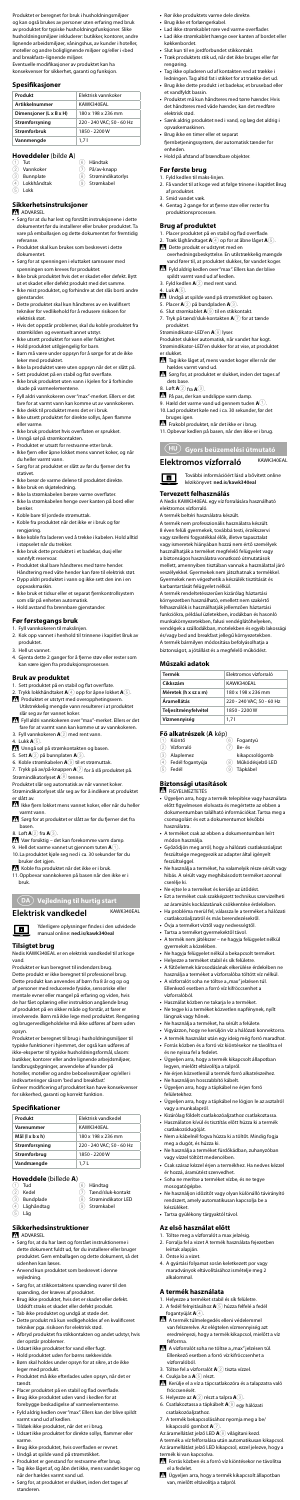#### **Χαρακτηριστικά**

| Προϊόν                 | Ηλεκτρικός βραστήρας<br>νερού |
|------------------------|-------------------------------|
| Αριθμός είδους         | KAWK340EAL                    |
| Διαστάσεις (μ x π x υ) | 180 x 198 x 236 mm            |
| Τροφοδοσία ρεύματος    | 220 - 240 VAC: 50 - 60 Hz     |
| Κατανάλωση ρεύματος    | 1850 - 2200 W                 |
| Ποσότητα νερού         | 1.7 L                         |

- 2 Βραστήρας
- 3 Πιάτο βάση
- 4 Λαβή καπακιού
- 5 Καπάκι
- 6 Χειρολαβή

ενεργοποίησης/ απενεργοποίησης 8 LED ένδειξη ισχύος 9 Καλώδιο ρεύματος

## **Κύρια μέρη** (εικόνα **Α**)<br>① Στόμιο *①* Διακόπτης

#### **Οδηγίες ασφάλειας** -ΠΡΟΕΙΔΟΠΟΙΗΣΗ

- **•** Βεβαιωθείτε ότι έχετε διαβάσει και κατανοήσει αυτές τις οδηγίες πριν εγκαταστήσετε ή χρησιμοποιήσετε το προϊόν. Κρατήστε τη συσκευασία και το κείμενο για μελλοντική αναφορά.
- **•** Χρησιμοποιείτε το προϊόν μόνο σύμφωνα με αυτό το έγγραφο.
- **•** Βεβαιωθείτε ότι η τάση της πρίζας σας ταιριάζει με την τάση που απαιτείται για το προϊόν.
- **•** Μην χρησιμοποιείτε το προϊόν εάν οποιοδήποτε τμήμα του έχει ζημιά ή ελάττωμα. Αντικαταστήστε αμέσως ένα χαλασμένο ή ελαττωματικό προϊόν.
- **•** Μην ρίχνετε κάτω το προϊόν και αποφύγετε τα τραντάγματα.
- **•** Για να μειώσετε τον κίνδυνο ηλεκτροπληξίας, η συντήρηση του προϊόντος πρέπει να πραγματοποιείται
- μόνο από εξουσιοδοτημένο τεχνικό συντήρησης. **•** Αποσυνδέστε το προϊόν από το ρεύμα όπως και άλλες
- συσκευές αν προκύψει κάποιο πρόβλημα. **•** Μην εκθέτετε το προϊόν σε νερό ή υγρασία.
- **•** Να φυλάσσεται μακριά από παιδιά.
- **•** Τα παιδιά θα πρέπει να επιβλέπονται ώστε να μην
- παίζουν με το προϊόν. **•** Μην αφήνετε το προϊόν χωρίς επίβλεψη όταν είναι σε λειτουργία.
- **•** Τοποθετήστε το προϊόν σε μία σταθερή και επίπεδη επιφάνεια.
- **•** Μην χρησιμοποιείτε το προϊόν χωρίς νερό στον βραστήρα για να μην προκληθεί βλάβη στα στοιχεία θερμότητας.
- **•** Ποτέ μην γεμίζετε το βραστήρα πάνω από το «max». Διαφορετικά μπορεί να χυθεί καυτό νερό έξω από τον βραστήρα.
- **•** Μην καλύπτετε το προϊόν ενώ λειτουργεί.
- **•** Μην εκθέτετε το προϊόν σε άμεσο ηλιακό φως, γυμνές φλόγες ή θερμαντικά στοιχεία.
- **•** Μη χρησιμοποιείτε το προϊόν όταν η επιφάνεια του είναι κατεστραμμένη.
- **•** Αποφύγετε το χύσιμο υγρών πάνω στο φις.
- **•** Μετά τη χρήση του προϊόντος μπορεί να υπάρχει υπολειπόμενη θερμότητα.
- **•** Μην αφαιρείτε και μην ανοίγετε το καπάκι ενώ βράζει το νερό και όταν χύνετε έξω το ζεστό νερό.
- **•** Βεβαιωθείτε ότι το προϊόν είναι απενεργοποιημένο προτού το απομακρύνετε από την βάση.
- **•** Μην αγγίζετε απευθείας τα θερμά μέρη του προϊόντος.
- **•** Μην χρησιμοποιείτε καλώδιο επέκτασης. **•** Το καλώδιο ρεύματος δεν πρέπει να έρχεται σε επαφή
- με τις θερμές επιφάνειες. **•** Το καλώδιο δεν πρέπει να κρέμεται από την άκρη του τραπεζιού ή του πάγκου.
- **•** Συνδέστε μόνο σε πρίζα με γείωση.
- **•** Αποσυνδέστε το προϊόν όταν δεν χρησιμοποιείται και πριν από τον καθαρισμό.
- **•** Μην αποσυνδέετε το φορτιστή τραβώντας από το
- καλώδιο. Να κρατάτε πάντα γερά το φις και να τραβάτε. **•** Μην χρησιμοποιείτε αυτό το προϊόν μέσα στη μπανιέρα,
- στο ντουζ ή δεξαμενή νερού. **•** Χειριστείτε το προϊόν μόνο με στεγνά χέρια. Ο χειρισμός με βρεγμένα χέρια μπορεί να προκαλέσει
- ηλεκτροπληξία. **•** Ποτέ μην βυθίσετε το προϊόν σε νερό ή μην το βάλετε σε πλυντήριο πιάτων.
- **•** Μην χρησιμοποιείτε χρονοδιακόπτη ή ένα ξεχωριστό αυτόματο σύστημα τηλεχειρισμού αυτόματης ενεργοποίησης στο προϊόν.
- **•** Κρατήστε μία απόσταση από εύφλεκτα αντικείμενα.

Το προϊόν απενεργοποιείται αυτόματα μόλις βράσει το νερό

- Hrdlo
	- Kanvica
- Základná doska
- $\overline{4}$  Rukoväť veka
- 5 Veko

#### **Πριν τη πρώτη χρήση**

- 1. Γεμίστε τον βραστήρα στη γραμμή max (μέγιστο). 2. Βράστε το νερό σύμφωνα με τις οδηγίες στο κεφάλαιο
- «Χρήση προϊόντος». 3. Πετάξτε το νερό.
- 
- 4. Επαναλάβετε 2 φορές για να απομακρύνετε τη σκόνη και τα υπολείμματα της κατασκεύης του.

#### **Χρήση το προϊόντος**

- 1. Τοποθετήστε το προϊόν σε μία σταθερή και επίπεδη επιφάνεια.
- 2. Τραβήξτε τη λαβή καπακιού **A**4 προς τα πάνω για να ανοίξετε το καπάκι **A**5.
- -Το προϊόν είναι εξοπλισμένο με μια ασφάλεια υπερθέρμανσης. Η ανεπαρκής ποσότητα νερού θα
- απενεργοποιήσει το προϊόν προτού βράσει το νερό. -Ποτέ μην γεμίζετε το βραστήρα πάνω από το «max». Διαφορετικά μπορεί να χυθεί καυτό νερό έξω από τον βραστήρα.

Vigyázzon, forró gőz távozhat. 9. Öntse ki a forró vizet a vízforraló csőrén keresztül **A**1.

-Αποφύγετε το χύσιμο υγρών πάνω στο καλώδιο και

- τη βάση.
- 5. Τοποθετήστε το **A**2 στη βάση **A**3.
- 6. Συνδέστε το καλώδιο ρεύματος **A**9 σε μία πρίζα. 7. Πατήστε το κουμπί ενεργοποίησης/απενεργοποίησης **A**7 για να ενεργοποιήσετε το προϊόν.
- Φωτίζεται η ένδειξη LED ισχύος **A**8 .

- Η ένδειξη λειτουργίας LED σβήνει για να δείξει ότι η συσκευή είναι απενεργοποιημένη.
- -Μην αφαιρείτε το καπάκι ενώ βράζει το νερό και όταν
- χύνετε έξω το ζεστό νερό. -Βεβαιωθείτε ότι το προϊόν είναι απενεργοποιημένο προτού το απομακρύνετε από την βάση του.
- 8. Ανασηκώστε **A**2 από το **A**3.
- -Προσοχή, μπορεί να βγει θερμός ατμός.
- 9. Χύστε το ζεστό νερό μέσα από το στόμιο **A**1. 10.Αφήστε το προϊόν να κρυώσει για περίπου 30
- δευτερόλεπτα προτού το χρησιμοποιήσετε ξανά. -Αποσυνδέστε το προϊόν όταν δεν χρησιμοποιείται.
- 11.Τοποθετήστε τον βραστήρα πάνω στη βάση όταν δεν χρησιμοποιείται.

#### **Instrukcje bezpieczeństwa !** OSTRZEŻENIE

## 1 **Rýchly návod**

**Elektrická varná kanvica** KAWK340EAL

 $\blacksquare$ 

Viac informácií nájdete v rozšírenom návode

online:**ned.is/kawk340eal**

#### **Určené použitie**

Nedis KAWK340EAL je elektrická varná kanvica na uvedenie vody do varu.

Výrobok je určený len na použitie vo vnútri.

Výrobok nie je určený na profesionálne použitie. Tento výrobok môžu používať deti od 8 rokov a staršie a osoby so zníženými fyzickými, zmyslovými alebo mentálnymi schopnosťami alebo s nedostatkom skúseností a znalostí iba pod dozorom alebo pokiaľ sú poučení o používaní výrobku bezpečným spôsobom a chápu súvisiace riziká. Deti sa nesmú hrať s výrobkom.

Čistenie a používateľskú údržbu nesmú vykonávať deti bez dozoru. Výrobok je určený na typické použitie v domácnostiach,

môžu ho využívať aj bežní používatelia v prostrediach, ako sú: obchody, kancelárie a iné podobné pracovné prostredia, domy na farme, ako aj klienti v hoteloch, moteloch a ostatných obytných prostrediach a/alebo v ubytovacích zariadeniach s raňajkami.

Každá zmena výrobku môže mať následky na bezpečnosť, záruku a správne fungovanie.

#### **Technické údaje**

| Produkt             | Elektrická varná kanvica  |
|---------------------|---------------------------|
| Číslo výrobku       | KAWK340EAL                |
| Rozmery (D x Š x V) | 180 x 198 x 236 mm        |
| Napájanie           | 220 - 240 VAC: 50 - 60 Hz |
| Spotreba energie    | 1850 - 2200 W             |
| Množstvo vody       | 1.71                      |

#### **Hlavné časti** (obrázok **A**)

6 Rúčka 7 Hlavný vypínač 8 LED indikátor

- napájania
- 9 Napájací kábel

#### **Bezpečnostné pokyny**

#### **WAROVANIE**

- **•** Pred inštaláciou alebo použitím výrobku si nezabudnite prečítať a pochopiť všetky pokyny v tomto dokumente. Uchovajte obal a tento dokument pre potreby v budúcnosti.
- **•** Výrobok používajte len podľa opisu v tomto dokumente.
- **•** Uistite sa, že napätie napájacej elektrickej zásuvky zodpovedá napätiu, ktoré vyžaduje výrobok.
- **•** Výrobok nepoužívajte, ak je jeho časť poškodená alebo chybná. Poškodený alebo chybný výrobok okamžite vymeňte.
- **•** Dávajte pozor, aby vám výrobok nepadol a zabráňte nárazom.
- **•** Servis tohto výrobku môže vykonávať len kvalifikovaný technik, aby sa znížilo nebezpečenstvo poranenia elektrickým prúdom.
- **•** Ak sa vyskytnú problémy, výrobok odpojte od zdroja napájania a iného zariadenia.
- **•** Výrobok nevystavujte vode alebo vlhkosti. **•** Výrobok udržujte mimo dosahu detí.
- 
- **•** Deti musia byť pod dozorom, aby sa zabezpečilo, že sa s výrobkom nehrajú.
- **•** Nenechávajte výrobok bez dozoru, keď je zapnutý.
- **•** Výrobok položte na stabilný a rovný povrch.
- **•** Nepoužívajte výrobok bez vody v kanvici, aby nedošlo k poškodeniu vyhrievacích článkov.

8. Emelje ki az **A**2 részt az **A**3 részből.

- 10.Hagyja a terméket lehűlni körülbelül 30 másodpercig, mielőtt újra használja.
- -Húzza ki a terméket a konnektorból, ha nem használja. 11.Tárolja a vízforralót a talapzaton, amikor nem
- 
- használja.

## n **Przewodnik Szybki start**

### **Czajnik elektryczny** KAWK340EAL



Więcej informacji znajdziesz w rozszerzonej instrukcji obsługi online: **ned.is/kawk340eal**

#### **Przeznaczenie**

Nedis KAWK340EAL to elektryczny czajnik do gotowania wody.

Produkt jest przeznaczony wyłącznie do użytku wewnątrz pomieszczeń.

- 3. Γεμίστε τον βραστήρα **A**2 με καθαρό νερό. 4. Κλείστε το **A**5.
- **•** Podłączaj tylko do gniazdka z uziemieniem.
- **•** Wyjmij wtyczkę z gniazdka, gdy urządzenie nie jest
- używane, oraz przed przystąpieniem do czyszczenia. **•** Nie odłączaj ładowarki, ciągnąc za kabel. Zawsze należy chwycić wtyczkę i pociągnąć ją.
- **•** Nie używaj tego produktu w wannie, pod prysznicem lub w zbiorniku wypełnionym wodą.
- **•** Produktu należy dotykać wyłącznie suchymi dłońmi. Dotykanie mokrymi dłońmi może spowodować porażenie prądem.
- **•** Nigdy nie zanurzaj produktu w wodzie ani nie umieszczaj go w zmywarce do naczyń.
- **•** Nie używaj timera ani oddzielnego systemu zdalnego sterowania, który automatycznie włącza urządzenie.
- **•** Zachowaj odpowiednią odległość od przedmiotów łatwopalnych.

Produkt nie jest przeznaczony do użytku zawodowego. Ten produkt może być używany przez dzieci w wieku od 8 lat oraz przez osoby o ograniczonej sprawności fizycznej, sensorycznej lub umysłowej, a także przez osoby, które nie posiadają odpowiedniej wiedzy i doświadczenia, jeżeli znajdują się pod nadzorem lub otrzymały instrukcje dotyczące użytkowania produktu w bezpieczny sposób oraz rozumieją związane z tym zagrożenia. Dzieci nie mogą bawić się produktem. Dzieci nie powinny czyścić ani przeprowadzać jakichkolwiek czynności konserwacyjnych bez nadzoru.

Ten produkt jest przeznaczony do użytku w

gospodarstwie domowym do typowych funkcji i może

być również używany przez niewykwalifikowanych użytkowników do typowych funkcji w miejscach takich, jak: sklepy, biura, inne podobne środowiska pracy, gospodarstwa wiejskie oraz przez klientów w hotelach, motelach i innych środowiskach mieszkaniowych i/lub w pensjonatach.

Wszelkie modyfikacje produktu mogą mieć wpływ na bezpieczeństwo, gwarancję i działanie.

#### **Specyfikacja**

| Produkt                         | Czajnik elektryczny       |
|---------------------------------|---------------------------|
| Numer katalogowy                | KAWK340EAL                |
| Wymiary (dł. x szer. x<br>wys.) | 180 x 198 x 236 mm        |
| Zasilanie                       | 220 - 240 VAC: 50 - 60 Hz |
| Zużycie energii                 | 1850 - 2200 W             |
| Ilość wody                      | 1.71                      |
|                                 |                           |

### **Główne części** (rysunek **A**)

| <b>SHOWILE CESSCH (I YOUTER M)</b> |                        |               |                                 |
|------------------------------------|------------------------|---------------|---------------------------------|
| (1)                                | Dzióbek                | $\widehat{6}$ | Uchwyt                          |
| (2)                                | Czajnik                |               | Włacznik                        |
| (3)                                | Płytka podstawy        | (8)           | LEDowy wskaźnik                 |
| (4)                                | Uchwyt pokrywki        |               | zasilania                       |
| e,                                 | $D = 1, 2, 3, 4, 5, 6$ |               | Domestic 4 all and other to any |

- 5 Pokrywa
- 9 Przewód zasilający

- **•** Przed zainstalowaniem lub użyciem produktu należy upewnić się, że instrukcje zawarte w niniejszym dokumencie zostały w pełni przeczytane i zrozumiane. Opakowanie oraz niniejszy dokument należy zachować na przyszłość.
- **•** Produktu należy używać wyłącznie w sposób opisany w niniejszym dokumencie.
- **•** Upewnij się, że napięcie w gniazdku sieciowym odpowiada napięciu wymaganemu przez produkt.
- **•** Nie używaj produktu, jeśli jakakolwiek jego część jest zniszczona lub uszkodzona. Natychmiast wymień uszkodzony lub wadliwy produkt.
- **•** Nie upuszczaj produktu i unikaj uderzania go.
- **•** Ten produkt może być serwisowany wyłącznie przez wykwalifikowanego serwisanta, aby zmniejszyć ryzyko
- porażenia prądem elektrycznym. **•** Jeśli wystąpią problemy, odłącz produkt od źródła zasilania i innych urządzeń.
- **•** Nie narażaj produktu na działanie wody lub wilgoci. **•** Produkt należy przechowywać poza zasięgiem dzieci.
- **•** Produkt nie jest zabawką należy chronić go przed
- dostępem dzieci.
- **•** Nie zostawiaj włączonego produktu bez nadzoru. **•** Produkt należy ustawić na stabilnej i równej
- powierzchni.
- **•** Nie używaj produktu bez wody w czajniku, aby zapobiec uszkodzeniu elementów grzejnych.
- Nigdy nie napełniaj czajnika powyżej poziomu "max". W<br>przeciwnym razie woda może wylać się z czajnika.
- **•** Nie zakrywaj produktu podczas użytkowania. **•** Nie wystawiaj urządzenia na bezpośrednie działanie
- promieni słonecznych, otwartego ognia lub ciepła. **•** Nie używaj produktu, jeśli jego powierzchnia jest
- pęknięta. **•** Unikaj zachlapania wtyczki zasilania.
- **•** Na produkcie występuje ciepło szczątkowe po użytkowaniu.
- **•** Nie zdejmuj ani nie otwieraj pokrywki podczas
- gotowania wody i podczas wylewania gorącej wody. **•** Przed zdjęciem urządzenia z podstawy należy upewnić się, że jest ono wyłączone.
- **•** Nie dotykaj gorących części produktu bezpośrednio. **•** Nie używaj przedłużaczy.
- **•** Przewód zasilający nie powinien dotykać gorących powierzchni.
- **•** Nie pozwalaj, aby przewód zasilający zwisał nad krawędzią stołu lub blatu.

#### **Przed pierwszym użyciem**

- 1. Napełnij czajnik do poziomu maksymalnego.
- 2. Zagotuj wodę, wykonując czynności opisane w rozdziale "Używanie produktu".
- 3. Wylej wodę.
- 4. Powtórz 2 razy, aby usunąć kurz lub pozostałości z procesu produkcyjnego.

#### **Użytkowanie produktu**

- 1. Produkt należy ustawić na stabilnej i równej powierzchni.
- 2. Pociągnij uchwyt pokrywki **A**4, aby ją otworzyć **A**5. -Produkt jest wyposażony w zabezpieczenie przed przegrzaniem. Wlanie zbyt małej ilości wody spowoduje wyłączenie produktu, zanim woda się
- zagotuje. Nigdy nie napełniaj czajnika powyżej poziomu "max".
- W przeciwnym razie woda może wylać się z czajnika. 3. Napełnij czajnik **A**2 świeżą wodą.
- 4. Zamknij **A**5.
- -Unikaj zachlapania wtyczki zasilacza i bazy.
- 5. Umieść **A**2 na podstawie **A**3.
- 6. Podłącz kabel zasilający **A**9 do gniazda zasilania. 7. Naciśnij przycisk włącz/wyłącz **A**7, aby włączyć
- produkt.
- Zaświeci się wskaźnik zasilania LED **A**8. Po zagotowaniu wody, produkt wyłączy się
- automatycznie. LED-owy wskaźnik zasilania zgaśnie, wskazując, że
- produkt jest wyłączony.<br>ZNNie zdejmuj pokrywki podczas gotowania wody lub
- podczas wylewania gorącej wody. Przed zdjęciem produktu z podstawy należy upewnić
- się, że jest on wyłączony. 8. Podnieś **A**2 z **A**3.
- 
- -Zachowaj ostrożność może wydostawać się gorąca para.
- 9. Wylej gorącą wodę przez dzióbek **A**1.
- 10.Przed ponownym użyciem pozostaw produkt do ostygnięcia na około 30 sek.
- 1. Jeśli urządzenie nie jest używane, należy je odłączyć od prądu.
- 11.Gdy czajnik nie jest używany, przechowuj go na bazie.

x **Οδηγός γρήγορης εκκίνησης**

#### **Ηλεκτρικός βραστήρας νερού**



KAWK340EAL

Για περισσότερες πληροφορίες δείτε το εκτενές online εγχειρίδιο: **ned.is/kawk340eal**

#### **Προοριζόμενη χρήση**

Το Nedis KAWK340EAL είναι ένας ηλεκτρικός βραστήρας για το βράσιμο νερού.

Το προϊόν αυτό προορίζεται αποκλειστικά για εσωτερικό χώρο. Το προϊόν δεν πρέπει χρησιμοποιείται για επαγγελματική

χρήση.

Το προϊόν αυτό μπορεί να χρησιμοποιηθεί από παιδιά 8 ετών και άνω και από άτομα με μειωμένες σωματικές, αισθητηριακές ή διανοητικές ικανότητες ή χωρίς εμπειρία και γνώσεις αν επιβλέπονται ή τους έχουν δοθεί οδηγίες για την ασφαλή χρήση του προϊόντος και κατανοούν τους κίνδυνους που εμπλέκονται. Τα παιδιά δεν πρέπει να παίζουν με το προϊόν. Η καθαριότητα και η συντήρηση από τον χρήστη δεν πρέπει να πραγματοποιείται από παιδιά χωρίς επίβλεψη.

Το προϊόν αυτό προορίζεται για χρήση σε οικιακό περιβάλλον για τυπικές οικιακές χρήσεις και μπορεί επίσης να χρησιμοποιηθεί από μη έμπειρους χρήστες για τυπική οικιακή χρήση, όπως: καταστήματα, γραφεία ή άλλo παρόμοιο εργασιακό περιβάλλον, φάρμες, από πελάτες ξενοδοχείων, μοτέλ και άλλους χώρους διαμονής και/ή σε ξενώνες με πρωινό. Οποιαδήποτε τροποποίηση του προϊόντος μπορεί να έχει

επιπτώσεις στην ασφάλεια, την εγγύηση και τη σωστή λειτουργία.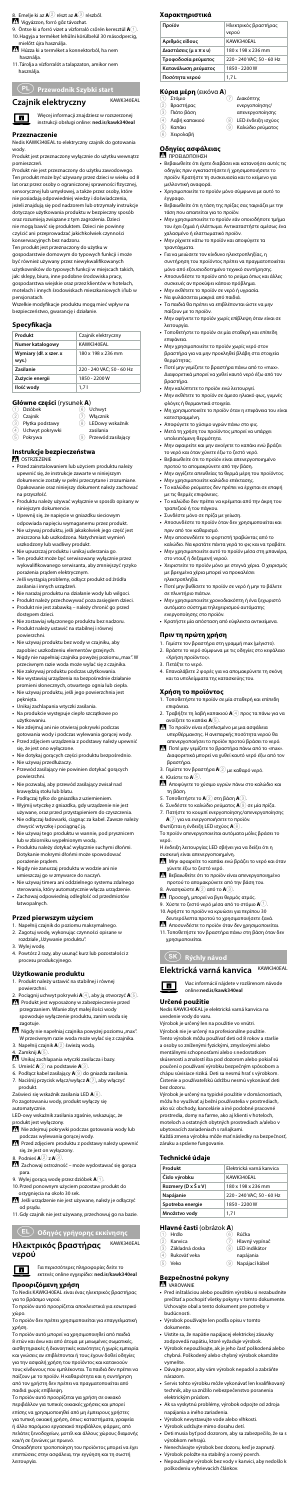- 5. Umístěte **A**2 na základnu **A**3.
- 6. Připojte napájecí kabel **A**9 do zásuvky. 7. Stiskem tlačítka zap./vyp. **A**7 výrobek zapněte.
- Rozsvítí se LED ukazatele napájení **A**8.

Jakmile je voda uvařená, výrobek se automaticky vypne. LED ukazatel napájení zhasne, což značí, že je výrobek

- vypnutý.<br><u>ZN</u> Když voda vaří, nebo při nalévání horké vody, neodstraňujte víko.
- Před sundáním výrobku ze základny se ujistěte, že je výrobek vypnutý.
- 8. Zvedněte **A**2 z **A**3.
- Buďte opatrní, může unikat horká pára.
- 9. Nálevkou **A** $\textcircled{\textsc{i}}$  nalévejte horkou vodu
- 10.Než výrobek znovu použijete, nechte jej vychladnout po dobu cca 30 s. -Pokud výrobek nepoužíváte, odpojte jej ze zásuvky.
- 11.Když konvici nepoužíváte, odstavte ji na základnu.

y **Ghid rapid de inițiere**

**Cană electrică pentru**  KAWK340EAL



**apă**

Pentru informații suplimentare, consultați manualul extins, disponibil online:

#### **ned.is/kawk340eal Utilizare preconizată**

Nedis KAWK340EAL este o cană electrică pentru fierberea apei.

#### **Instrucțiuni de siguranță** N AVERTISMENT

Produsul este destinat exclusiv pentru utilizare în interior. Produsul nu este destinat utilizării profesionale. Acest produs poate fi utilizat de copiii cu vârsta peste 8 ani și de persoanele cu capacități fizice, senzoriale sau mentale reduse sau fără experiență și fără cunoștințe dacă acestea sunt supravegheate sau instruite cu privire la utilizarea produsului într-un mod sigur și înțeleg pericolele implicate. Copii nu trebuie să se joace cu produsul. Curățarea și întreținerea de către utilizator nu trebuie să fie efectuate de copii fără supraveghere. Produsul este destinat utilizării în gospodării, pentru funcții gospodărești obișnuite și poate fi folosit de asemenea de către utilizatori care nu au nivel de expert pentru funcții gospodărești obișnuite, de exemplu: magazine, birouri sau alte medii de lucru similare, ferme, de către clienții hotelurilor, motelurilor și altor medii de tip rezidențial și/sau în medii de tip cazare și mic dejun. Orice modificare a produsului poate avea consecințe pentru siguranța, garanția și funcționarea corectă a produsului.

#### **Specificaţii**

| Produs                  | Cană electrică pentru apă |
|-------------------------|---------------------------|
| Numărul articolului     | KAWK340EAL                |
| Dimensiuni (L x l x h)  | 180 x 198 x 236 mm        |
| Alimentare electrică    | 220 - 240 VAC; 50 - 60 Hz |
| Consum de electricitate | 1850 - 2200 W             |
| Cantitate de apă        | 1.7L                      |

#### **Piese principale** (imagine **A**)

- Canal 2 Cană fierbător 7 Comutator pornit/ oprit
- 3 Placă de bază 8 LED indicator de
- 4 Mânerul capacului putere 9 Cablu electric
- Capac  $(6)$  Mâner

- **•** Asigurați-vă că ați citit complet și că ați înțeles instrucțiunile din acest document înainte de a instala
- sau utiliza produsul. Păstrați ambalajul și acest document pentru a le consulta ulterior.
- **•** Folosiți produsul exclusiv conform descrierii din acest document.
- **•** Asigurați-vă că tensiunea prizei dvs. electrice
- corespunde cu tensiunea prevăzută de produs. **•** Nu folosiți produsul dacă o piesă este deteriorată sau defectă. Înlocuiți imediat produsul deteriorat sau defect.
- **•** Nu lăsați produsul să cadă și evitați ciocnirile elastice.
- **•** Service-ul asupra acestui produs poate fi realizat doar de către un tehnician calificat pentru întreținere, pentru a reduce riscul de electrocutare.
- **•** Deconectați produsul de la sursa electrică și de la alte echipamente în cazul în care apar probleme.
- **•** Nu expuneți produsul la apă sau umezeală.
- **•** Nu lăsați produsul la îndemâna copiilor. **•** Copiii trebuie supravegheați pentru a vă asigura că nu se joacă cu produsul.
- **•** Nu lăsaţi produsul nesupravegheat când este pornit.
- **•** Așezați produsul pe o suprafață stabilă și plană. **•** Nu folosiți produsul fără să fie apă în recipient, pentru a preveni avarierea elementelor de încălzire.
- **Nu umpleți niciodată cana peste nivelul "max". În caz** contrar, apa fierbinte poate curge din cană.
- **•** Nu acoperiți produsul în timpul utilizării.
- **•** Nu expuneți produsul la lumina directă a soarelui, foc deschis sau surse de căldură.
- **•** Nu folosiți produsul în cazul în care suprafața sa este fisurată.
- **•** Evitați vărsarea lichidelor pe conectorul electric.
- **•** Produsul conține urme de căldură reziduală după utilizare.
- **•** Nu îndepărtați și nu deschideți capacul în timp ce fierbe apa și când turnați apă fierbinte.
- **•** Asigurați-vă că produsul este oprit când îl ridicați de pe bază.
- Nikdy neplňte kanvicu nad značku "max". V opačnom prípade sa môže horúca voda vylievať z kanvice.
- **•** Výrobok počas prevádzky neprikrývajte. **•** Výrobok nevystavujte priamemu slnečnému svetlu, otvorenému ohňu a vysokej teplote.
- **•** Nepoužívajte výrobok, ak je povrch prasknutý. **•** Dbajte na to, aby nedošlo k vyliatiu na napájací
- konektor. **•** Výrobok je po použití vystavený zvyškovému teplu. **•** Počas varu vody a pri nalievaní horúcej vody
- neodstraňujte ani neotvárajte veko. **•** Pred odstránením výrobku z podstavca sa uistite, že je
- výrobok vypnutý. **•** Nedotýkajte sa priamo horúcich častí výrobku.
- **•** Nepoužívajte predlžovací kábel.
- **•** Dbajte na to, aby sa napájací kábel nedotýkal horúcich povrchov.
- **•** Dbajte na to, aby napájací kábel neprevísal cez okraj stola alebo pultu.
- **•** Výrobok pripájajte len k uzemnenej elektrickej zásuvke. **•** Odpojte výrobok od elektrickej zásuvky, keď sa
- nepoužíva a pred čistením. **•** Nabíjačku neodpájajte od elektrickej zásuvky ťahaním
- kábla. Vždy chyťte zástrčku a vytiahnite ju. **•** Nepoužívajte tento výrobok vo vani, sprche ani nádrži naplnenej vodou.
- **•** S výrobkom manipulujte len suchými rukami. Manipulácia mokrými rukami by mohla spôsobiť zasiahnutie elektrickým prúdom.
- **•** Nikdy neponárajte výrobok do vody ani ho nedávajte do umývačky riadu.
- **•** Nepoužívajte časovač ani osobitný systém diaľkového ovládania, ktorý by zapol zariadenie automaticky.
- **•** Od horľavých predmetov udržiavajte dostatočnú vzdialenosť.

- **•** Nu atingeți direct părțile fierbinți ale produsului.
- **•** Nu folosiți prelungitoare.
- **•** Nu lăsați cablul electric să atingă suprafețele fierbinți. **•** Nu lăsați cablul să atârne peste marginea mesei sau a blatului de bucătărie.
- **•** Conectați numai la o priză cu împământare.
- **•** Deconectați produsul când nu îl utilizați și înainte de curățare.
- **•** Nu trageți de cablu pentru a deconecta încărcătorul. Apucați întotdeauna ștecherul și trageți de acesta.
- **•** Nu folosiți acest produs în cadă, duș sau într-un rezervor plin cu apă.
- **•** Manevrați produsul exclusiv cu mâinile uscate. Manevrarea cu mâinile ude poate produce electrocutare.
- **•** Nu scufundați niciodată produsul în apă și nu îl puneți într-o mașină de spălat vase.
- **•** Nu folosiți un temporizator sau un sistem separat de
- telecomandă care pornește automat dispozitivul. **•** Păstrați distanța față de obiectele inflamabile.

### **Înainte de prima utilizare**

- 1. Umpleți recipientul până la linia max. 2. Aduceți apa la temperatura de fierbere, urmând pașii
- din capitolul Utilizarea produsului.
- 3. Aruncați apa.
- 4. Repetați de 2 ori pentru a îndepărta orice urme de praf sau reziduuri din procesul de fabricație.

#### **Utilizarea produsului**

- 1. Așezați produsul pe o suprafață stabilă și plană.
- 2. Trageți mânerul capacului **A**4 pentru a deschide capacul **A**5.
- Produsul este prevăzut cu un element de protecție la supraîncălzire. O cantitate insuficientă de apă rezultă în cazul opririi produsului înainte de fierberea apei.
- Nu umpleți niciodată cana peste nivelul "max". În caz contrar, apa fierbinte poate curge din cană. 3. Umpleți fierbătorul **A**2 cu apă curată.
	-
- 4. Închideţi **A**5.
- -Evitați vărsarea lichidelor pe conectorul electric și pe bază.
- 5. Așezați **A**2 pe placa de bază **A**3.
- 6. Conectați cablul electric **A**9 la priza electrică. 7. Apăsați butonul de pornire **A**7 pentru a porni
- produsul. LED-ul indicator de alimentare electrică  $\mathbf{A}(\mathbf{8})$  se aprinde. Produsul se oprește automat după fierberea ape
- LED-ul indicatorului de alimentare electrică se stinge pentru a arăta că produsul este oprit.
- INU îndepărtați capacul în timp ce fierbe apa sau când turnați apă fierbinte.
- Asigurați-vă că produsul este oprit când îl ridicați de pe bază.
- 8. Ridicați **A**2 de pe **A**3.
- Aveți grijă, poate ieși abur fierbinte.
- 9. Turnați apa fierbinte prin gura de evacuare **A**1. 10.Lăsați produsul să se răcească timp de aproximativ 30
- secunde înainte de a-l folosi din nou.
- -Deconectați produsul când nu îl utilizați.
- 11.Depozitați recipientul pe bază când nu îl utilizați.

#### **Pred prvým použitím**

- 
- 1. Kanvicu naplňte po rysku Max. 2. Vodu uveďte do varu podľa krokov uvedených v kapitole Používanie výrobku.
- 3. Vylejte vodu.
- 4. Postup zopakujte 2-krát, aby sa odstránil akýkoľvek prach alebo zvyšok z procesu výroby.

#### **Používanie výrobku**

- 1. Výrobok položte na stabilný a rovný povrch.
- 2. Potiahnutím rukoväti veka **A**4 otvoríte veko **A**5. Výrobok je vybavený funkciou ochrany proti
- prehriatiu. Nedostatočné množstvo vody povedie k vypnutiu výrobku pred zovretím vody.<br>I Nikdy neplňte kanvicu nad značku "max". V opačnom
- prípade sa môže horúca voda vylievať z kanvice. 3. Naplňte kanvicu **A**2 čistou vodou.
- 4. Zatvorte **A**5.
- -Dbajte na to, aby nedošlo k vyliatiu na napájací konektor a základňu.
- 5. Umiestnite **A**2 na základňu **A**3.
- 6. Pripojte napájací kábel **A**9 k napájacej elektrickej zásuvke.
- 7. Stlačením hlavného vypínača **A**7 zapnete výrobok.
- Rozsvieti sa LED indikátor napájania **A**8.
- Po zovretí vody sa výrobok automaticky vypne. LED indikátor napájania zhasne, čo znamená, že výrobok a vypol.
- Počas varu vody a pri nalievaní horúcej vody neodstraňujte veko.
- Pred oddelením výrobku od základne sa uistite, že je
- výrobok vypnutý. 8. Nadvihnite **A**2 z **A**3.
- -Dávajte pozor, pretože môže uniknúť horúca para.
- 9. Horúcu vodu vylejte cez výtokový otvor **A**1. 10.Pred ďalším použitím nechajte výrobok vychladnúť
- približne na 30 sekúnd. Keď sa výrobok nepoužíva, odpojte ho od elektrickej zásuvky.
- 11.Kanvicu skladujte na základni, keď sa nepoužíva.

l **Rychlý návod**

### **Elektrická konvice k vaření vody**

KAWK340EAL

Více informací najdete v rozšířené příručce online: **ned.is/kawk340eal**

#### **Zamýšlené použití**

 $\Box$ 

KAWK340EAL značky Nedis je elektrická konvice určena k vaření vody.

Tento výrobek je určen výhradně k použití ve vnitřních prostorách.

Výrobek není určen k profesionálnímu použití. Tento výrobek mohou používat děti od 8 let a osoby se sníženými tělesnými, smyslovými nebo duševními schopnostmi nebo s nedostatkem zkušeností a znalostí, pokud jsou pod dohledem, nebo podle pokynů ohledně bezpečného používání výrobku, pokud se seznámí s možnými riziky. Děti by si s výrobkem neměly hrát. Čištění a uživatelskou údržbu nesmí vykonávat děti bez dozoru. Výrobek je určen k použití v domácím prostředí nebo pro typické domácí úkoly, které mohou vykonávat i laické osoby, např. v obchodech, kancelářích a dalších podobných pracovních prostředích, na farmách, klienty v hotelech, motelech a dalších rezidenčních prostorách a/

nebo v zařízeních poskytujících ubytování se snídání. Jakékoli úpravy výrobku mohou ovlivnit jeho bezpečnost, záruku a správné fungování.

#### **Technické údaje**

| Produkt | Elektrická konvice k vaření |
|---------|-----------------------------|
|         | vodv                        |

| Číslo položky                             | KAWK340EAL                     |
|-------------------------------------------|--------------------------------|
| Rozměry ( $D \times \check{S} \times V$ ) | $180 \times 198 \times 236$ mm |
| Zdroj napájení                            | 220 - 240 VAC: 50 - 60 Hz      |
| Příkon                                    | 1850 - 2200 W                  |
| Množství vody                             | 1.71                           |

#### **Hlavní části** (obrázek **A**)

|     | $(1)$ Výsypka | 6)  | Držadlo               |
|-----|---------------|-----|-----------------------|
| (2) | Konvice       |     | Vypínač               |
|     | 3 Základna    | (8) | LED ukazatel napájení |
| (4) | Držadlo víka  | (9) | Napájecí kabel        |
| (5) | Víko          |     |                       |

### **Bezpečnostní pokyny**

**VAROVÁNÍ** 

- **•** Před instalací či používáním výrobku si nejprve kompletně přečtěte pokyny obsažené v tomto dokumentu a ujistěte se, že jim rozumíte. Tento dokument a balení uschovejte pro případné budoucí použití.
- **•** Výrobek používejte pouze tak, jak je popsáno v tomto dokumentu.
- **•** Ujistěte se, že napětí vaší stěnové zásuvky odpovídá napětí požadovanému výrobkem.
- **•** Výrobek nepoužívejte, pokud je jakákoli část poškozená nebo vadná. Poškozený nebo vadný výrobek okamžitě vyměňte.
- **•** Zabraňte pádu výrobku a chraňte jej před nárazy. **•** Servisní zásahy na tomto výrobku smí provádět pouze
- kvalifikovaný technik údržby, sníží se tak riziko úrazu
- elektrickým proudem. **•** Dojde-li k jakémukoli problému, odpojte výrobek ze sítě a od jiných zařízení.
- **•** Nevystavujte výrobek působení vody ani vlhkosti. **•** Výrobek udržujte mimo dosah dětí.
- 
- **•** Dohlížejte na děti, aby si s výrobkem nehrály.
- **•** Je-li výrobek zapnutý, nenechávejte jej nikdy bez dozoru.
- Umístěte výrobek na stabilní a rovný povre
- **•** Pokud v konvici není voda, výrobek nepoužívejte, zabráníte tím poškození topných článků.
- Nikdy konvici neplňte nad úroveň "max". Mohlo by totiž
- dojít k vylití vody z konvice. **•** Během používání výrobek nezakrývejte.
- **•** Nevystavujte výrobek přímému slunečnímu záření,
- otevřenému ohni či vysokým teplotám. **•** Nepoužívejte výrobek, pokud je jeho povrch prasklý.
- 
- **•** Zabraňte vylití na napájecí konektor.
- **•** Výrobek zůstává po použití teplý. **•** Když voda vaří, nebo při nalévání horké vody, neodstraňujte ani neotvírejte víko.
- **•** Před sundáním výrobku ze základny se ujistěte, že je výrobek vypnutý.
- **•** Nedotýkejte se horkých částí výrobku.
- **•** Nepoužívejte prodlužovací kabel.
- **•** Nenechte napájecí kabel dotknout horkých povrchů.
- **•** Napájecí kabel nenechte viset přes okraj stolu.
- **•** Připojte vždy pouze do uzemněné stěnové zásuvky. **•** Před čištěním a v době, kdy výrobek nepoužíváte, jej
- odpojte ze zásuvky. **•** Nabíječku neodpojujte taháním za kabel. Zástrčku vždy uchopte a vytáhněte.
- **•** Nepoužívejte tento výrobek ve vaně, sprše či vodních nádržích.
- **•** S výrobkem manipulujte vždy pouze suchýma rukama. Manipulace s mokrýma rukama by mohla způsobit
- poranění elektrický proudem. **•** Nikdy výrobek neponořujte do vody ani nedávejte do myčky nádobí.
- **•** Nepoužívejte časovač ani samostatný systém dálkového ovládání, který by výrobek zapínal automaticky.
- **•** Udržujte v dostatečné vzdálenosti od hořlavých předmětů.

#### **Před prvním použitím**

- 
- 1. Konvici plňte pouze po rysku MAX. 2. Vodu přiveďte k varu podle kroků uvedených v kapitole věnované použití výrobku.
- 3. Vylejte vodu.
- 4. Pro odstranění prachu a zbytků z výrobního procesu zopakujte tento proces 2krát.

#### **Použití výrobku**

- 1. Umístěte výrobek na stabilní a rovný povrch.
- 2. Zatažením za držadlo na víku **A**<sup>4</sup> směrem nahoru otevřete víko **A**5.
- -Výrobek je vybaven pojistkou proti přehřátí. Nedostatečné množství vody bude mít za následek, že se výrobek vypne ještě předtím, než bude voda uvařená.
- 19 Person.<br>19 Nikdy konvici neplňte nad úroveň "max". Mohlo by totiž dojít k vylití vody z konvice.
- 3. Naplňte konvici **A**2 čistou vodou.
- Zavřete **A**<sup>5</sup>
- Nedovolte, aby došlo k rozlití vody či jiné kapaliny na napájecí konektor a základnu.